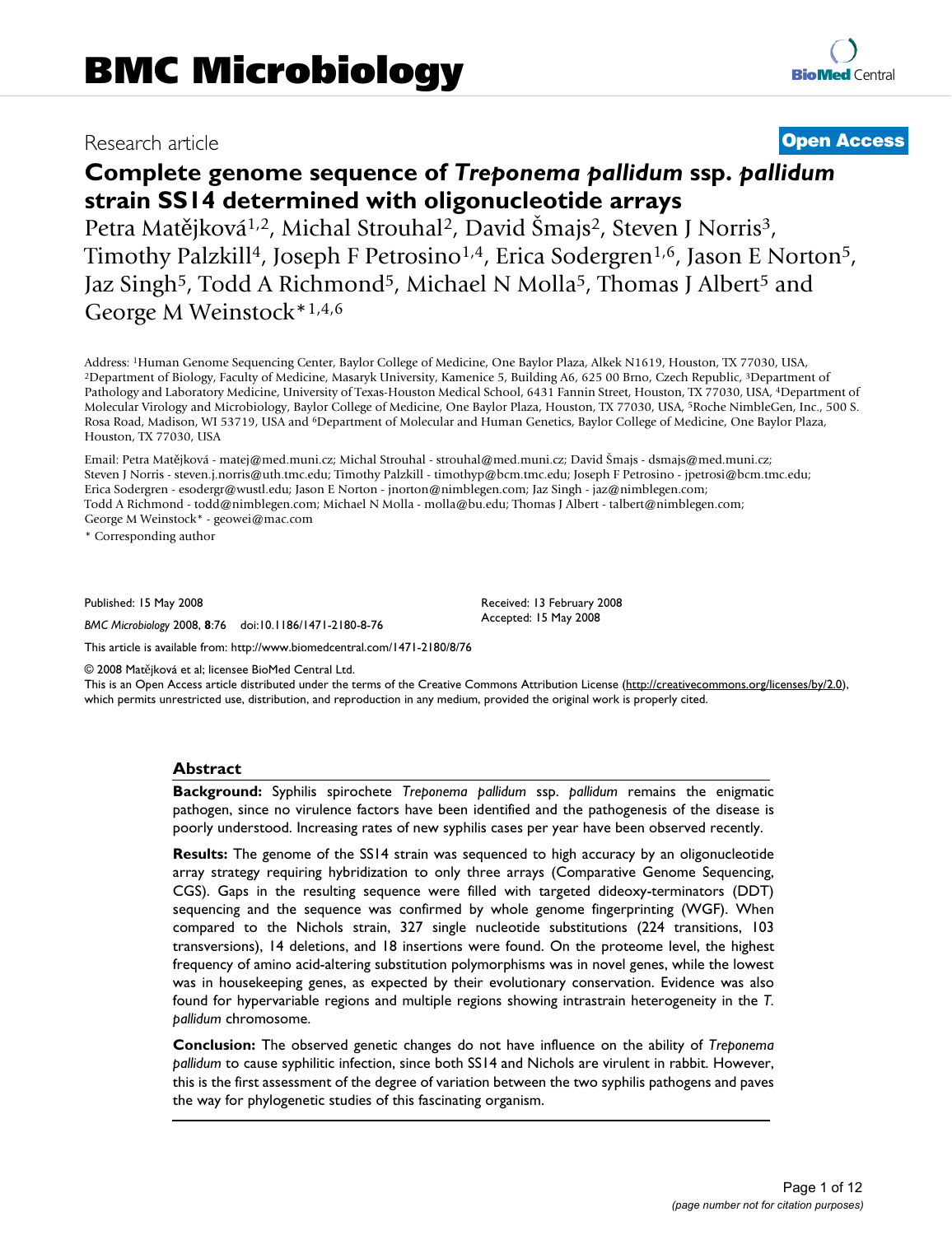# **Background**

*Treponema pallidum* subspecies *pallidum* (TPA) is the causative agent of syphilis, a sexually transmitted disease affecting more than 12 million people worldwide each year [1]. After a period of decline in the 1990s, the number of reported cases of primary and secondary syphilis has been raising annually since 2000 in the United States [2]. Sequencing of the 1.14 Mbp genome of the Nichols strain of TPA in 1998 [3] greatly stimulated study of this unculturable pathogen. One important direction not yet developed is use of the Nichols sequence for comparative studies to determine variation between different syphilis isolates, how representative Nichols is of TPA, and the genetic differences between closely related treponemes causing different diseases (e.g. syphilis, yaws, bejel, pinta). To sample strains on a sufficient scale, rapid, inexpensive, and highly accurate sequencing methods are needed. Traditional whole genome shotgun sequencing methods using dideoxy-terminators (WGS-DDT) are relatively slow and costly to be applied to numerous samples. Here we sequence a treponemal genome by Comparative Genome Sequencing (CGS) [4], which provides an alternative to WGS-DDT sequencing of closely related genomes. CGS was previously used for mutation discovery in viruses [5], in mutagenized laboratory bacterial and fungal strains [4,6-9], in clinical isolates of bacteria [10,11], and for whole genome scale comparative studies [12-14].

The TPA isolate Street Strain 14 (SS14) was isolated in 1977 in Atlanta from a patient with secondary syphilis [15] who did not respond to erythromycin therapy that was used because of a penicillin allergy [16]. *In vitro* testing of SS14 revealed it to be less susceptible to a variety of antibiotics when compared to Nichols [16]. Nichols strain was isolated in 1912 in Washington, D.C. from cerebrospinal fluid of the patient with neurosyphilis [17]. Previous studies (D. Šmajs, G. M. Weinstock, unpublished results) showed SS14 had all genes of the Nichols genome as judged by hybridization to a microarray containing PCR products of all annotated Nichols open reading frames (ORFs) [18]. To compare these closely related, yet phenotypically distinct strains, we sequenced the SS14 genome by CGS.

# **Results**

# *Identification of heterologous regions and sequence changes between Nichols and SS14 strains*

In the first mapping stage of CGS, no regions with significantly stronger labeled SS14 DNA signals were observed, indicating no increase in gene copy number in the SS14 genome. Regions giving significantly weaker SS14 signals indicated 1731 candidate regions of variation encompassing 1 or more overlapping oligonucleotide targets. The sequencing data identified 213 SNPs in the SS14 genome.

An additional 17 questionable SNPs were suggested in repeated sequences of the genome but did not score well in a SNP uniqueness algorithm [4], and thus could represent false positives due to cross hybridization with the other repeats. DDT sequencing of 12 such regions revealed 5 real SNPs, 6 false positives, and one position with 2 alleles within the SS14 population (intrastrain heterogeneity). Therefore these questionable SNPs were not included in the final sequence, unless they were verified by DDT sequencing (data not shown). An additional 62 positions out of the 213 SNPs identified by CGS were DDT sequenced. 60 SNPs were confirmed (Tables 1, 2, 3 last column) and 2 false positives were found.

1674 out of 1731 candidate regions were identified as SNPs in the second sequencing stage but there were 57 regions encompassing 124 oligonucleotide targets where sequence changes could not be determined. These represented possible hypervariable regions with multiple differences from Nichols in the sequencing 29 mers. DNA regions comprising these sites were grouped into 38 larger regions (29–1507 bp), amplified by PCR and DDT sequenced. In 21 of the 38 cases, mostly closely spaced SNPs and/or short insertions or deletions (indels ranging from 1 to 7 nts) were found while no changes were seen in 17 cases (Table 1, column 7), which is in agreement with data obtained by others [12]. DDT sequencing of hypervariable regions suggested by the first phase of CGS identified nucleotide changes in these regions (Table 1, column 7) and also in the vicinity of these regions, where results of the first CGS phase suggested no changes (Table 1, column 8), indicating the need for extension of DDT sequenced regions of at least 100 bp in both directions. Additional short indels were discovered during DDT sequencing of regions identified by WGF (Table 3). Altogether, 2 false positive SNPs (data not shown), 19 false negative SNPs and an additional 16 indels (Tables 1, 3) were found in these DDT sequenced regions (42,344 bp). The overall confirmation of data suggests that repeated regions of the genome are limitations for SNP discovery and almost half of possible hypervariable regions are false positive results.

The accuracy of CGS was determined by comparison to the results of DDT sequencing for 27 regions encompassing 27,141 bp (Table 2). Selection of these regions was focused on possible variable regions in SS14/Nichols hybridization experiments (D. Šmajs, G. M. Weinstock, unpublished results) using a microarray of TPA coding sequences [18] and thus was not completely random. These regions included 5 SNPs and no false positive or false negative SNPs/indels were found. These results indicate an error frequency comparable to or lower than that of high quality finished DDT sequence.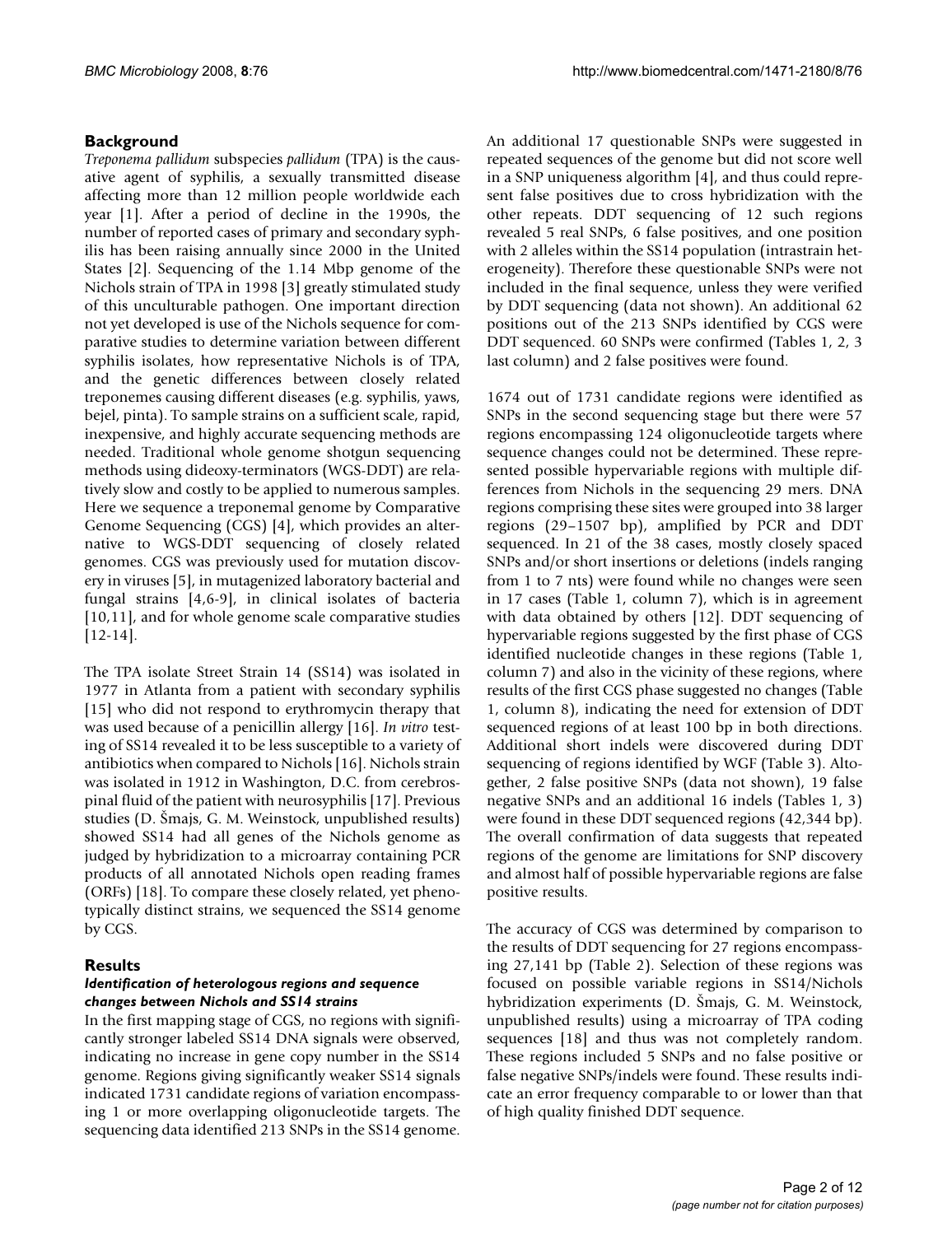| Region no.     | OR <sub>Fa</sub>   | Region size (nt) | Size of sequenced<br>region (nt) | Left coordinate <sup>a</sup> | Right coordinate <sup>a</sup> | Newly found changes in the<br>regions suggested by CGS  | Newly found changes not<br>suggested by mapping phase<br>of CGS | Confirmation of SNPs<br>identified by CGS in this<br>regionb |
|----------------|--------------------|------------------|----------------------------------|------------------------------|-------------------------------|---------------------------------------------------------|-----------------------------------------------------------------|--------------------------------------------------------------|
|                | TP0012             | 37               | 390                              | 12322                        | 12711                         | 3 nt deletion                                           |                                                                 |                                                              |
| $\overline{2}$ | TP0076             | 29               | 529                              | 83788                        | 84316                         |                                                         | I solitary SNP                                                  |                                                              |
| $\overline{3}$ | <b>TP0117</b>      | 86               | 699                              | 134808                       | 135506                        | 7 clustered SNPs                                        |                                                                 |                                                              |
| 4              | <b>TP0117</b>      | 86               |                                  |                              |                               | 3 clustered SNPs                                        |                                                                 |                                                              |
| 5              | TP0126             | 29               | 393                              | 147948                       | 148340                        | I solitary SNP                                          |                                                                 |                                                              |
| 6              | upstream           | 29               | 460                              | 149103                       | 149562                        | 2 clustered SNPs                                        |                                                                 |                                                              |
|                | of TP0128          |                  |                                  |                              |                               | $Int + 5$ nt insertions                                 |                                                                 |                                                              |
| $\overline{7}$ | <b>TP0131</b>      | 421              | 723                              | 150925                       | 151647                        | 3 clustered SNPs, I solitary SNP                        | 2 clustered SNPs                                                |                                                              |
| 8              | upstream of TP0136 | 29               | 404                              | 156348                       | 156751                        | 64 nt deletion                                          |                                                                 |                                                              |
| 9              | TP0136             | 1087             | 1609                             | 156752                       | 158360                        | 19 clustered SNPs                                       | 8 clustered SNPs                                                | 21 SNPs                                                      |
|                |                    |                  |                                  |                              |                               | $Int + Int + Int + 6$ nt<br>deletions                   | 2 solitary SNPs                                                 |                                                              |
| 10             | TP0272             | 29               | 480                              | 288647                       | 289126                        |                                                         |                                                                 |                                                              |
| $\mathbf{H}$   | TP0304             | 37               | 466                              | 318761                       | 319226                        | 3 nt deletion                                           |                                                                 |                                                              |
| 12             | TP0326             | 79               | 452                              | 345605                       | 346056                        | 8 clustered SNPs                                        |                                                                 | I SNP                                                        |
| 13             | TP0352             | 29               | 465                              | 376926                       | 377390                        |                                                         |                                                                 | $\sim$                                                       |
| 14             | TP0394             | 29               | 505                              | 420353                       | 420857                        |                                                         |                                                                 | I SNP                                                        |
| 15             | TP0431             | 29               | 465                              | 458973                       | 459437                        |                                                         |                                                                 | I SNP                                                        |
| 16             | <b>TP0457</b>      | 29               | 465                              | 487935                       | 488399                        |                                                         |                                                                 | $\sim$                                                       |
| 17             | <b>TP0484</b>      | 29               | 468                              | 514441                       | 514908                        |                                                         |                                                                 |                                                              |
| 18             | TP0486             | 29               | 494                              | 517297                       | 517790                        |                                                         | I nt insertion, I nt deletion                                   |                                                              |
| 9              | TP0493             | 29               | 478                              | 529146                       | 529623                        |                                                         |                                                                 |                                                              |
| 20             | TP0515             | 44               | 506                              | 555754                       | 556259                        | 3 clustered SNPs                                        |                                                                 | 4 SNPs                                                       |
| 21             | <b>TP0544</b>      | 29               | 611                              | 585940                       | 586550                        | 6 nt insertion                                          |                                                                 |                                                              |
| 22             | <b>TP0548</b>      | 835              | 1189                             | 591557                       | 592745                        | 22 clustered SNPs                                       | 2 clustered SNPs                                                | 5 SNPs                                                       |
|                |                    |                  |                                  |                              |                               | $3$ nt + 4 nt + 5 nt insertions                         | I solitary SNP                                                  |                                                              |
| 23             | TP0577             | 37               | 405                              | 628247                       | 628651                        | I solitary SNP                                          |                                                                 |                                                              |
| 24             | TP0598             | 29               | 550                              | 648851                       | 649400                        |                                                         | 4   nt insertions                                               |                                                              |
| 25             | TP0620-TP0621      | 51               | 3469                             | 670958                       | 674426                        |                                                         | 4 clustered SNPs                                                |                                                              |
| 26             | TP0668             | 37               | 462                              | 730080                       | 730541                        | 6 nt deletion                                           |                                                                 |                                                              |
| 27             | TP0699             | 51               | 469                              | 766143                       | 766611                        | I solitary SNP                                          |                                                                 |                                                              |
| 28             | <b>TP0785</b>      | 29               | 438                              | 851631                       | 852068                        |                                                         |                                                                 |                                                              |
| 29             | TP0814             | 29               | 476                              | 882990                       | 883465                        |                                                         |                                                                 |                                                              |
| 30             | TP0865             | 29               | 480                              | 943847                       | 944326                        | 3 nt insertion                                          |                                                                 | I SNP                                                        |
| 31             | TP0866             | 29               | 543                              | 944677                       | 945219                        |                                                         | I nt insertion                                                  | $\sim$                                                       |
| 32             | <b>TP0868</b>      | 29               | 454                              | 947257                       | 947710                        | 7 nt deletion                                           |                                                                 | $\sim$                                                       |
| 33             | TP0896-TP0898      | 667              | 3038                             | 974053                       | 977090                        | 4 SNPs <sup>c</sup> and 7 variable regions <sup>d</sup> |                                                                 | I SNP                                                        |
| 34             | <b>TP0898</b>      | 27               | 416                              | 978349                       | 978764                        |                                                         |                                                                 | ÷.                                                           |
| 35             | TP0933             | 29               | 164                              | 1014034                      | 1014197                       |                                                         |                                                                 |                                                              |
| 36             | TP0973             | 44               | 396                              | 1057660                      | 1058055                       | I solitary SNP                                          |                                                                 | I SNP (igr)                                                  |
| 37             | TP1030-TP1031      | 1507             | 402                              | 1123660                      | 1124061                       | 18 clustered SNPs                                       | I nt insertion,                                                 | 16 SNPs                                                      |
|                |                    |                  | 1775                             | 1124256                      | 1126030                       |                                                         | I solitary SNP                                                  |                                                              |
| 38             | <b>TP1036</b>      | 29               | 550                              | 1132558                      | 1133107                       |                                                         | $\ddot{\phantom{1}}$                                            | $\sim$                                                       |

ORF – open reading frame; nt – nucleotide; SNP – single nucleotide polymorphism; igr – intergenic region; ªas described in [3]; <sup>b</sup>SNPs identified using CGS in these regions were verified by DDT sequencing; <sup>c</sup> two SNPs represent the group of 17 SNPs in non-unique sites, originally excluded from list of total changes; <sup>d</sup>identified variable regions in TP0897 were identical to the variable regions V1–V7 described previously [22–24].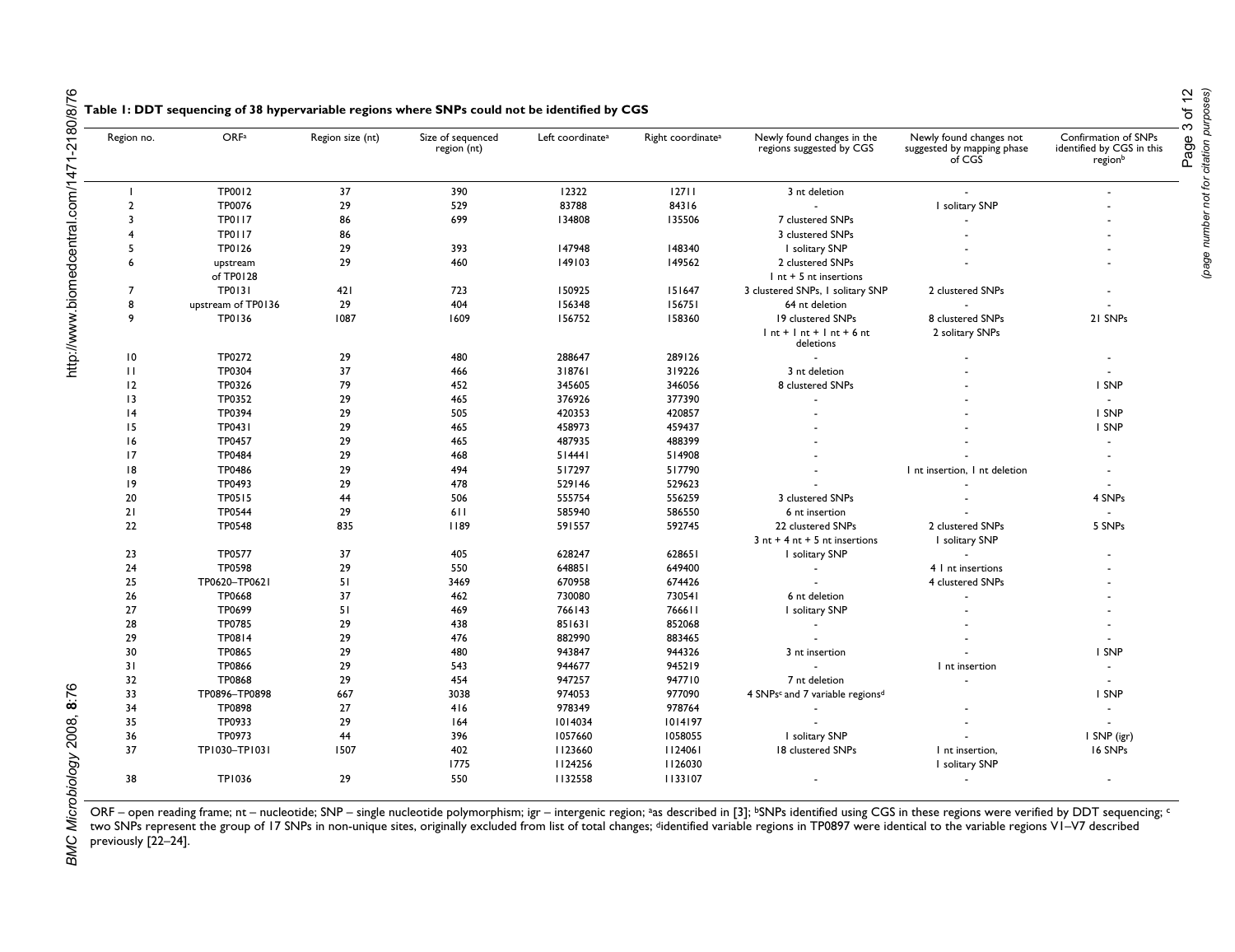| Region no.   | <b>ORFa</b>   | Size of sequenced<br>region (nt) | Left coordinate <sup>a</sup> |         | Right coordinate <sup>a</sup> Newly found changes | Confirmation of SNPs<br>identified by CGSb |
|--------------|---------------|----------------------------------|------------------------------|---------|---------------------------------------------------|--------------------------------------------|
|              | <b>TP0017</b> | 848                              | 18454                        | 19301   |                                                   |                                            |
| 2            | <b>TP0070</b> | 339                              | 75493                        | 75831   |                                                   |                                            |
| 3            | <b>TP0094</b> | 1011                             | 102879                       | 103889  |                                                   |                                            |
| 4            | TP0123        | 1083                             | 143207                       | 144289  |                                                   |                                            |
| 5            | TP0192        | 748                              | 206663                       | 207410  |                                                   |                                            |
| 6            | <b>TP0200</b> | 264                              | 210183                       | 210446  |                                                   |                                            |
| 7            | TP0291        | 834                              | 304706                       | 305539  |                                                   |                                            |
| 8            | TP0319        | 1014                             | 334847                       | 335860  |                                                   | I SNP                                      |
| 9            | TP0321-TP0322 | 2640                             | 336149                       | 338788  |                                                   |                                            |
| 10           | TP0323        | 851                              | 338885                       | 339735  |                                                   | I SNP                                      |
| $\mathbf{H}$ | TP0376        | 806                              | 400903                       | 401708  |                                                   |                                            |
| 12           | TP0377        | 78                               | 401851                       | 401928  |                                                   |                                            |
| 3            | TP0516        | 1533                             | 556351                       | 557883  |                                                   |                                            |
| 4            | TP0519        | 1277                             | 559215                       | 560491  |                                                   |                                            |
| 15           | <b>TP0580</b> | 1242                             | 630328                       | 631569  |                                                   |                                            |
| 16           | <b>TP0587</b> | 183                              | 639620                       | 639802  |                                                   |                                            |
| 17           | TP0633        | 776                              | 691437                       | 692212  |                                                   |                                            |
| 18           | TP0683        | 1047                             | 746899                       | 747945  |                                                   |                                            |
| 9            | TP0799-TP0800 | 2168                             | 866136                       | 868303  |                                                   |                                            |
| 20           | TP0806        | 1397                             | 875808                       | 877204  |                                                   |                                            |
| 21           | <b>TP0807</b> | 165                              | 877407                       | 877571  |                                                   |                                            |
| 22           | <b>TP0808</b> | 187                              | 877632                       | 877818  |                                                   |                                            |
| 23           | <b>TP0877</b> | 998                              | 953710                       | 954707  |                                                   | 2 SNPs                                     |
| 24           | TP0933        | 2023                             | 1013098                      | 1015120 |                                                   |                                            |
| 25           | TP0952        | 1438                             | 1032341                      | 1033778 |                                                   | I SNP                                      |
| 26           | TP0961        | 1216                             | 1041973                      | 1043188 |                                                   |                                            |
| 27           | <b>TP0980</b> | 975                              | 1063047                      | 1064021 |                                                   |                                            |

|  | Table 2: DDT sequencing of regions selected based on pilot SS14/Nichols comparison using microarray hybridization experiments |  |  |  |
|--|-------------------------------------------------------------------------------------------------------------------------------|--|--|--|
|  |                                                                                                                               |  |  |  |
|  |                                                                                                                               |  |  |  |
|  |                                                                                                                               |  |  |  |

ORF – open reading frame; nt – nucleotide; SNP – single nucleotide polymorphism; <sup>a</sup>as described in [3]; <sup>b</sup>SNPs identified using CGS in these regions were verified by DDT sequencing.

#### *Assessment of reproducibility of CGS experiments*

To test the reproducibility of the method, the genome of TPA SS14 was sequenced twice with the CGS approach, using 2 independent DNA isolations from two subsequent inoculations of rabbit testes (i.e. 4950 and 4951, respectively). When most of the variable genomic regions were excluded from the analysis (CGS cannot identify closely spaced SNPs and/or short indels), CGS discovered 198 SNPs in each DNA preparation. The experiments agreed at 192 SNPs (97%), and 12 SNPs were predicted by only one CGS experiment. Out of these 12 SNPs, 7 were found to be real, as shown by DDT sequencing (data not shown), three loci showed intrastrain heterogeneity in one of the two SS14 DNA isolations, with one allele identical to the Nichols genome sequence and a second allele identical to the base change found by CGS. Two SNPs were predicted falsely, and in both cases the false SNP was located next to a real SNP. The reproducibility of the CGS method is thus likely to be limited by the presence of SNP clusters and influenced by genetically different subpopulations in the test sample.

### *Physical mapping of treponemal chromosome*

To verify the complete sequence of SS14 strain, to screen for possible discrepancies in cross-reacting repeat regions (*tpr* genes) and insertions of unique sequences, WGF was performed. This physical mapping approach showed the order of the ORFs along the chromosome is identical to Nichols genome and 4 large indel regions were identified. A 64 bp deletion upstream of TP0136 was found by both CGS and WGF methods. Three additional indels were found only by WGF, two insertions (between genes TP0126–TP0127 and within overlapping genes TP0433– TP0434) and one deletion (in TP0470) (Table 3). A deletion in TP0470 and an insertion in TP0433–TP0434 comprised tandem repeats of 24 and 60 bp, respectively. Similar analysis of the Nichols strain revealed length differences in genes TP0433–TP0434 compared to the published sequence [GenBank:AE000520] as described previously [19]. Moreover, intrastrain heterogeneity in the Nichols strain was observed in regions comprising TP0126–TP0127 and upstream of TP0136 with one allele identical to the published sequence. In the Nichols BAC library [20], similar intrastrain heterogeneity was found in the vicinity of gene TP0126. This region comprises a 1255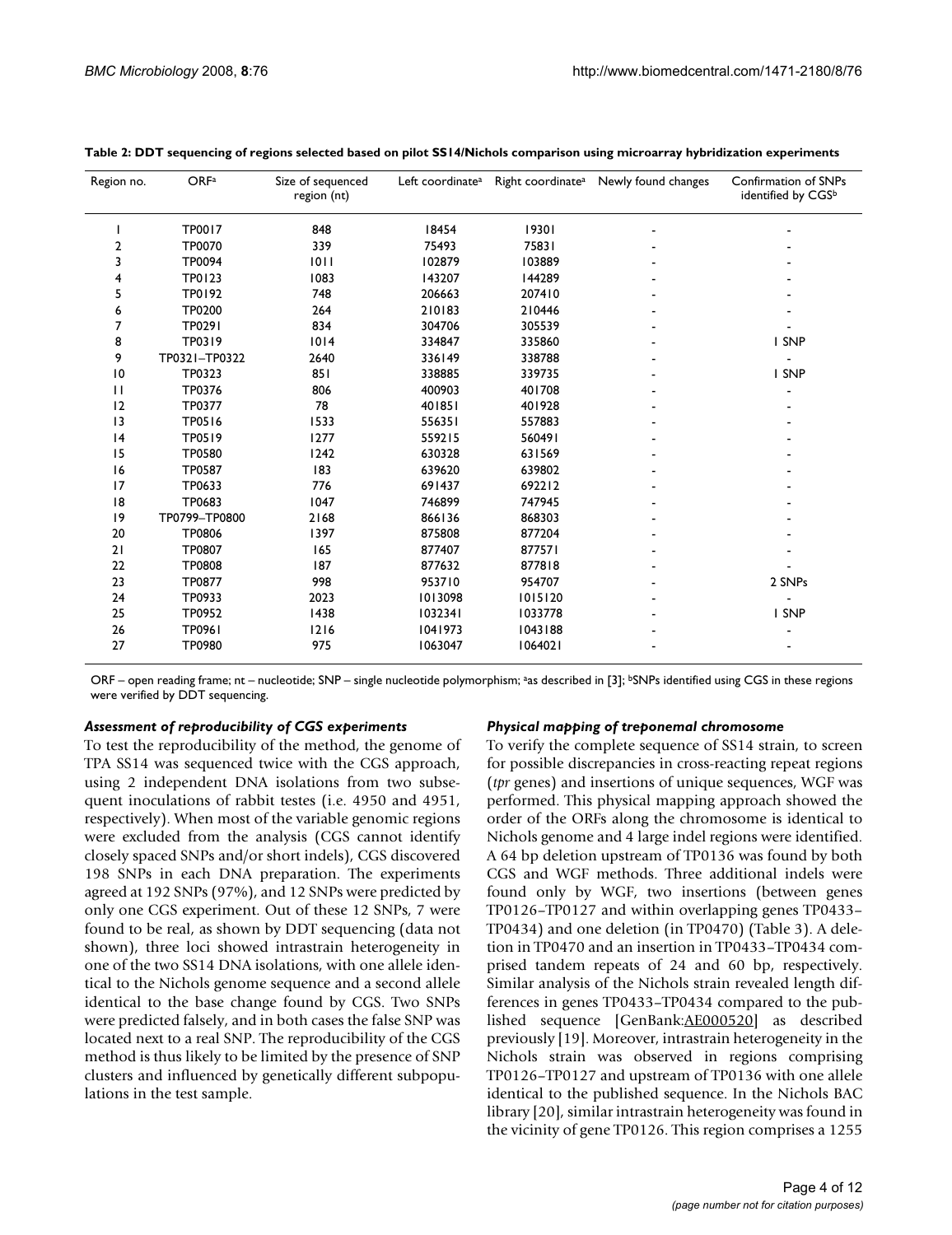| Region no.     | OR <sub>Fa</sub> | Difference from<br>WGF on the gel | Size of<br>sequenced<br>region (nt) <sup>b</sup> | Left coordinate <sup>a</sup> | Right<br>coordinate <sup>a</sup> | Newly found<br>changes                                                                                                                                                                                                 | Confirmation of<br>SNPs identified<br>by CGSc |
|----------------|------------------|-----------------------------------|--------------------------------------------------|------------------------------|----------------------------------|------------------------------------------------------------------------------------------------------------------------------------------------------------------------------------------------------------------------|-----------------------------------------------|
| ı              | TP0124-TP0134    | insertion                         | $3245 + 1255$<br>insertion                       | 145858                       | 149102                           | 1255 nt insertion.<br>2 nt deletion                                                                                                                                                                                    |                                               |
|                |                  |                                   | 1362                                             | 149563                       | 150924                           |                                                                                                                                                                                                                        |                                               |
|                |                  |                                   | 252                                              | 151648                       | 151899                           |                                                                                                                                                                                                                        |                                               |
|                |                  |                                   | 3465                                             | 152043                       | 155507                           | I nt insertion                                                                                                                                                                                                         | 2 SNPs                                        |
| $\overline{2}$ | TP0135-TP0138    | deletion                          | 662                                              | 155686                       | 156347                           |                                                                                                                                                                                                                        | (+64 nt deletion<br>as in Table 1)            |
|                |                  |                                   | 894                                              | 158391                       | 159284                           | I nt deletion                                                                                                                                                                                                          |                                               |
| 3              | TP0433-TP0434    | insertion                         | $481 + 419$<br>insertion                         | 461058                       | 461538                           | insertion of 7<br>repeats of 60 nt<br>region altogether<br>14 repetitions,<br>consensus<br>sequence of the<br>repeat<br>CGTGAGGTGG<br>AGGACGYGCC<br><b>GRRGGTAGTG</b><br>GAGCCGGCCT<br><b>CTGRGCRTGAR</b><br>GGAGGGGAG |                                               |
| 4              | TP0468-TP0471    | deletion                          | 3571                                             | 495308                       | 498878                           | 2 nt deletion $+$  <br>nt insertion +<br>deletion of seven<br>24 nt repetitions,<br>consensus<br>sequence of the<br>repeat<br><b>CTCCGCCTCCT</b><br><b>TGCGCCGGGC</b><br><b>TTC</b>                                    | I SNP                                         |

#### **Table 3: DDT sequencing of regions showing different whole genome fingerprint profiles in SS14 strain**

nt – nucleotide; SNP – single nucleotide polymorphism; <sup>a</sup>as described in [3]; <sup>b</sup>regions previously described in Table 1 were excluded; *cSNPs* identified using CGS in these regions were verified by DDT sequencing.

bp insertion between genes TP0126 and TP0127 in SS14 strain. A similar region was previously described in another syphilitic strain (Chicago, [GenBank:AY587909]) and was found to contain a sequence similar to *tprK* and is believed to be recipient site of the *tprK* conversion [21]. Altogether, three large indels were not detected by CGS. We suggest probable reasons for this fact are  $(1)$  the length of the repeats is similar to/longer than oligonucleotides used on the array and (2) sequence changes were found in Nichols DNA when compared to published complete sequence used for mapping array design [Gen-Bank:AE000520].

# *Analysis of whole genome interstrain heterogeneity between Nichols and SS14*

When results of CGS, WGF and DDT sequencing were combined, 327 SNPs (224 transitions and 103 transversions), 14 deletions and 18 insertions were identified (Fig.

1). Sequence changes of variable regions V1–V7 of TP0897, *tprK*, were not included, because sequences of these regions were found to differ greatly in both length and sequence within the SS14 population, in agreement with investigations published previously [22-24]. Obtained data have been used to compile the sequence of the SS14 genome [GenBank:CP000805]. The GenBank entry contains Ns in the positions of variable regions V1– V7 of *tprK* gene. All discovered sequence changes are listed in Table S1 (See Additional file 1: Supplemental data).

Interstrain sequence heterogeneity discovered between strains Nichols and SS14 included silent mutations, amino acid alterations/indels, gene fusions, and truncations and elongations of open reading frames due to indels. Among the SNPs found by CGS was an adenine to guanine transition in both copies of 23S rDNA in SS14 strain. This sequence change was previously described in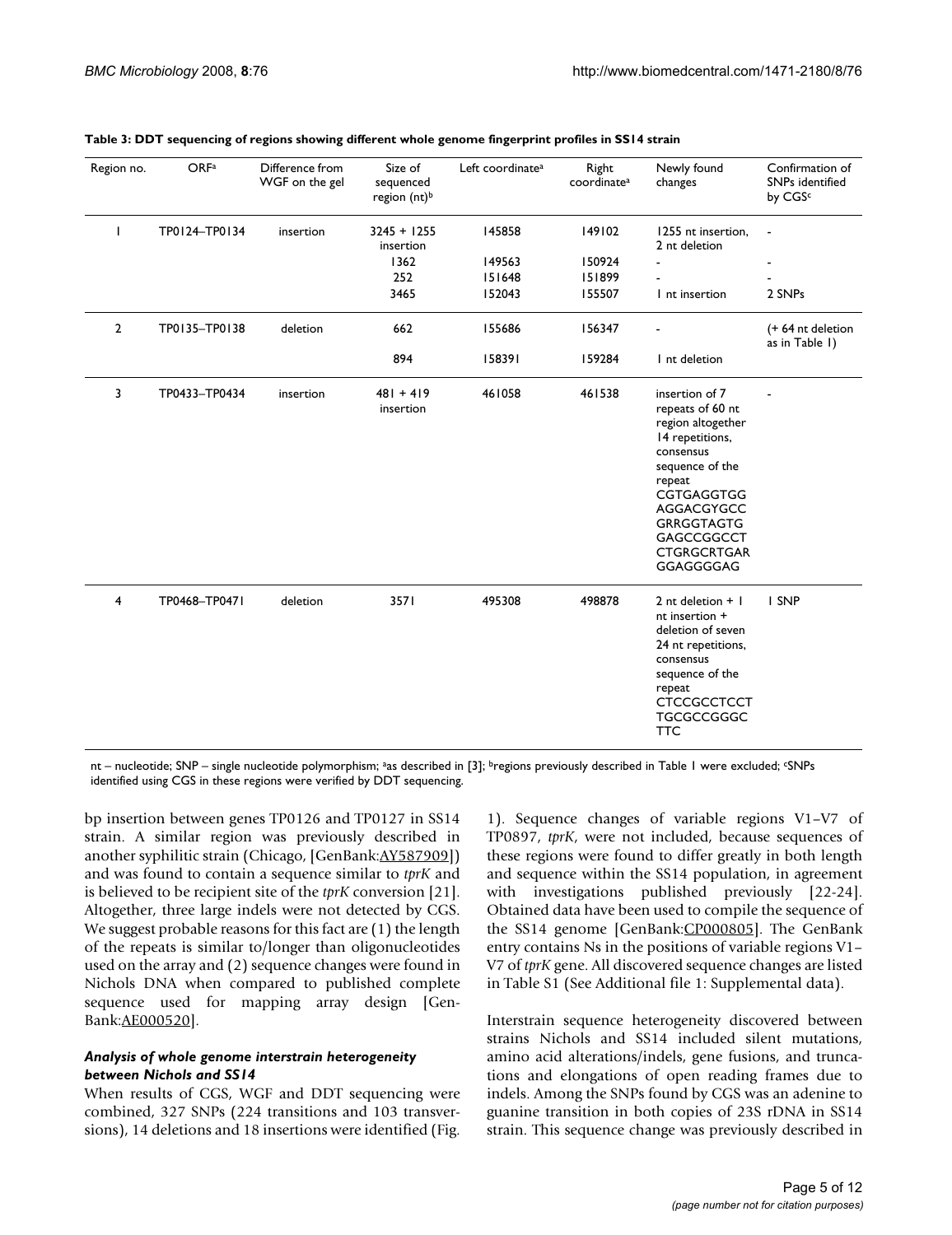

Scheme to identify sequence changes in the SS14 genome.

association with the SS14 erythromycin resistance [25]. Many discovered indels did not disrupt the open reading frames and represented variable number of nucleotides in homopolymeric tracts (e.g. in TP0012, TP0127), variable number of short motif repeats of 3 and 6 nucleotides (e.g. in TP0136, TP0304, TP0544, TP0668, TP0865), and variable number of longer motif repeats of 60 and 24 nts (TP0433–TP0434, TP0470).

Frameshift mutations and other changes affecting protein length are presented in Table 4. Besides 11 hypothetical proteins (including two possible surface proteins – Tp75 and p83/100), FlaB1 and Tex protein were affected. Sequence changes in four cases led to fusion of ORFs (TP0006 and TP0007 – elongation of Tp75 protein; hypothetical proteins TP0433 and TP0434, TP0597 and TP0598; conserved hypothetical proteins TP0468 and TP0469). Three of these genes (TP0006, TP0470, TP0486) were predicted to code for possible surface protein virulence factors [26]. Moreover, antigen p83/100, hypothetical gene TP0127, conserved hypothetical gene TP0470 and the fused proteins TP0433–TP0434 and TP0468– TP0469 were described to be antigenic in rabbits [27]. Two of the frameshift changes were confirmed to be present in the Nichols strain genomic DNA (TP0486 and TP0598).

SNPs in SS14 were found to be non-uniformly distributed with the number of SNPs per ORF varying from 0 to 49. Hypervariable regions are listed in Table 5 and include ORFs encoding 3 hypothetical proteins, Tpr proteins (TprC, TprL) and outer membrane protein TP0326. TP0326 was predicted to be a virulence factor [26] and was experimentally verified to be an antigen [27]. It is of interest that the most variable region of the genome represents TP0136 (and sequence upstream of this gene) which encodes a protein that is antigenic in both rabbit and human infections [27,28] and was found to serve as fibronectin and laminin binding protein [29].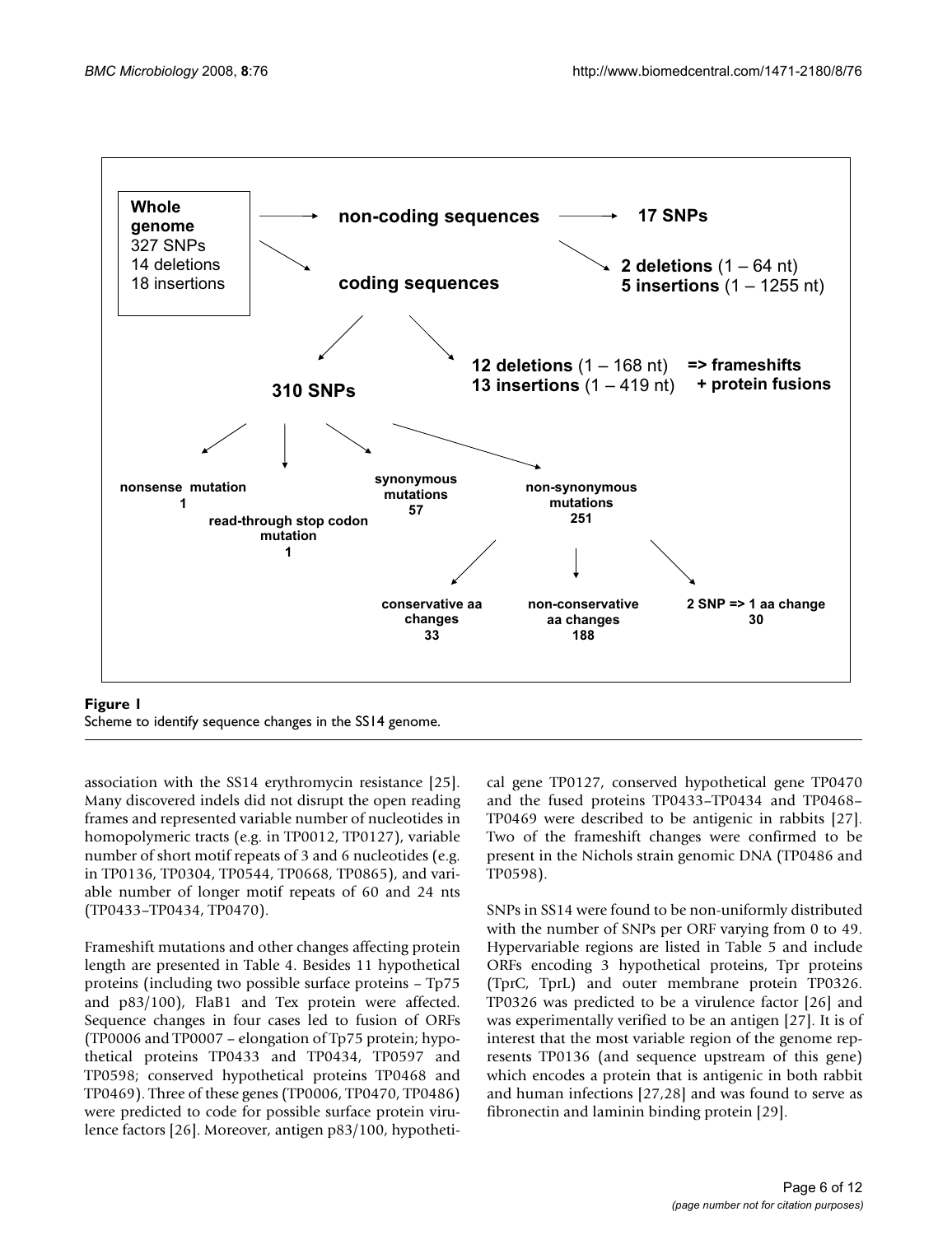| OR <sub>Fa</sub> |          | SNPs Other changes                          | Result of mutation                              | Protein function                                                        |
|------------------|----------|---------------------------------------------|-------------------------------------------------|-------------------------------------------------------------------------|
| TP0006           |          | read-through stop codon                     | longer protein (+262 aa), fusion with<br>TP0007 | Tp75 protein (possible surface protein)                                 |
| <b>TP0127</b>    | 0        | I deletion (2 nt)                           | frameshift (-103 aa)                            | hypothetical protein                                                    |
| TP0132           | 0        | I insertion (I nt)                          | frameshift (-44 aa)                             | hypothetical protein                                                    |
| TP0433-TP0434    |          | insertion of tandem repeats                 | fusion of 2 ORFs (604 aa)                       | hypothetical proteins (resulting fusion -<br>arp protein <sup>c</sup> ) |
| TP0468-TP0469    | $\Omega$ | I insertion (2 nt)<br>I deletion (I nt)     | fusion of 2 ORFs (650 aa)                       | conserved hypothetical proteins                                         |
| TP0470           | 0        | deletion of 7 tandem repeats<br>(7 × 24 nt) | shorter protein (-56 aa)                        | conserved hypothetical protein                                          |
| TP0486           | 0        | I deletion (1 nt) <sup>b</sup>              | frameshift (+9 aa)                              | antigen, p83/100 (possible surface<br>protein)                          |
| TP0598           |          | 4 insertion $(4 \text{ nt})^b$              | frameshift (+81 aa) fusion with<br>TP0597       | hypothetical protein                                                    |
| <b>TP0868</b>    | 0        | I deletion (7 nt)                           | frameshift (-168aa)                             | flagellar filament 34.5 kDa core protein<br>(FlaBI)                     |
| TP0924           |          | nonsense mutation                           | shorter protein (-250 aa)                       | Tex protein                                                             |
| TP1030           |          | l insertion (1 nt)                          | frameshift (-46 aa)                             | hypothetical protein                                                    |

#### **Table 4: Genes with mutations that significantly affect protein length**

ORF – open reading frame; SNP – single nucleotide polymorphism; aa – amino acid; <sup>a</sup>as described in [3]; <sup>b</sup>same sequence change detected in Nichols Houston strain genomic DNA; c same sequence change described in [19].

The distribution of SNPs in coding and non-coding sequences of SS14 was not significantly different. ORFs represent 92.9% of total genomic sequence; 94.8% of all SNPs were in coding sequences corresponding to 310 SNPs in genes (212 transitions and 98 transversions) and 17 SNPs (5.2%) in intergenic regions (12 transitions, 5 transversions). The frequency of SNPs was different among putative protein classes (Table 6). The highest frequency of SNPs was in hypothetical genes, lowest in housekeeping genes. In addition, housekeeping genes had the lowest number of SNPs altering amino acid sequences indicating conservation of these gene products.

# *Identification of intrastrain variability in TPA population*

Because DDT sequencing of some PCR products did not result in an unambiguous sequence, WGS-DDT sequencing of small insert libraries was performed. Analysis of libraries and PCR products revealed multiple (intrastrain) sequence variants in TP0117 (*tprC*), TP0402 (coding for flagellum-specific ATP synthase), TP0620 (*tprI*), TP0621 (*tprJ*), TP0971 (pathogen-specific membrane antigen)

and TP1029 (hypothetical protein) and in the intergenic region between *tprI* and *tprJ*. Consensus sequences were mostly identical to the Nichols published sequence, but some positions had minor alternative sequences or *vice versa*. Altogether, intrastrain genetic heterogeneity comprised polymorphisms in 43 nucleotide positions and one polymorphism in a homopolymeric stretch (Table 7).

# **Discussion**

Obtaining the complete genome sequence of a second syphilis spirochete (SS14) shows the utility of the CGS strategy for treponemal comparative genomics. This is the first application of this approach to sequence an entire genome. This approach can be used when highly similar genomes are investigated and one genome sequence of closely related organism is known. The CGS strategy represents a rapid (days to weeks) and scalable methodology to sequence multiple syphilitic strains and clinical isolates. In the present study there was a need to further investigate some variable regions, but the directed DDT sequencing required was much less than needed to

**Table 5: ORFs with the highest number of detected SNPs (+ indels)**

| OR <sub>Fa</sub>        | <b>SNPs</b> | aa changes | Other changes        | Result of mutation | Protein function                                          |
|-------------------------|-------------|------------|----------------------|--------------------|-----------------------------------------------------------|
| <b>TP0117</b><br>TP0136 | 10<br>49    | 6<br>38    | 4 deletions (9 nt)   | 3 aa missing       | Tpr protein C (TprC)<br>hypothetical protein <sup>b</sup> |
| TP0326                  | 12          |            |                      |                    | outer membrane protein                                    |
| <b>TP0515</b>           | 10          | 10         |                      |                    | conserved hypothetical protein                            |
| TP0548                  | 30          | 21         | 3 insertions (12 nt) | 4 aa inserted      | hypothetical protein                                      |
| TP1031                  | 31          | 23         |                      |                    | Tpr protein L (TprL)                                      |

ORF – open reading frame; SNP – single nucleotide polymorphism; aa – amino acid; nt – nucleotide; <sup>a</sup>as described in [3]; <sup>b</sup>this protein was described to be fibronectin and laminin protein [29].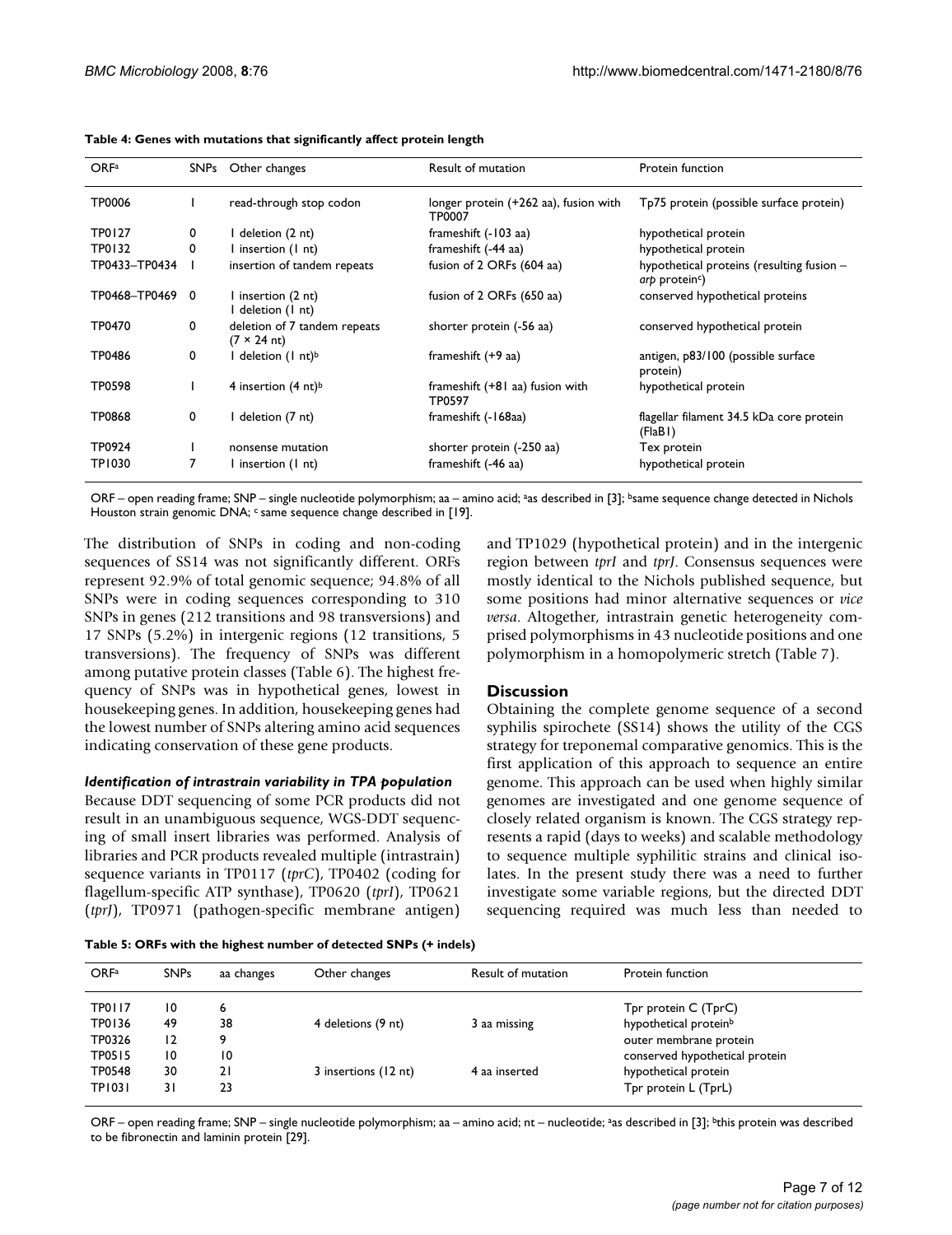| Putative gene function | whole genome <sup>a</sup> | %    | affected ORFsb | %    | <b>SNPsc</b> | %    | aa changes <sup>d</sup> | %    |
|------------------------|---------------------------|------|----------------|------|--------------|------|-------------------------|------|
| Hypothetical           | 316                       | 30.4 | 52             | 38.2 | 199          | 64.2 | 148                     | 67.0 |
| Conserved hypothetical | 177                       | 17.0 | 21             | 15.4 | 34           | 11.0 | 22                      | 10.0 |
| Metabolic functions    | 167                       | 16.I | 19             | 4.1  | 23           | 7.4  | 19                      | 8.6  |
| Housekeeping genes     | 223                       | 21.5 | 24             | 17.6 | 25           | 8.0  | 10                      | 4.4  |
| Other function         | 156                       | 15.0 | 20             | 14.7 | 29           | 9.4  | 22                      | 10.0 |
| Total                  | 1039                      | 100  | 136            | 100  | 310          | 100  | 221                     | 100  |

**Table 6: Distribution of SNPs in different gene function groups and their effects on protein sequences**

anumber of genes (ORFs) in the complete genome of TPA Nichols strain [3]; bnumber of all genes with sequence changes in the genome of SS14 strain; <sup>c</sup>number of SNP changes identified within ORF groups in the genome, other sequence changes were not included; damino acid changes caused by SNPs, changes in length of the protein molecule are listed in Table 4.

sequence a whole genome, thus lowering the total cost of obtaining the genome sequence.

There are some of the TPA-specific limitations of this approach to whole genome sequencing. Because the CGS strategy uses genomic DNA as a probe, accuracy is affected by the presence of repeated sequences. Repeat regions hybridize to more than one oligonucleotide on a tiling array resulting in both reduced sensitivity to detect changes, as well as ambiguity in assigning locations for the variants detected. Precautions have to be taken when inspecting *tpr* regions and others (*arp* gene, TP0470) which cross-react based on sequence similarity. Such regions, together with highly variable regions, need to be analyzed by WGF and sequenced by DDT to reveal true nucleotide changes and numbers of repeated regions. Another possible restriction of this methodology arises from the character of the TPA population. Multiple sequence variants in the Nichols strain population were both described previously and identified in this work, and hybridization based sequence changes discovery in these regions is influenced by the ratio between/among different sequence variants in the population. Finally, the accuracy of the genome sequence produced by CGS is dependent on the accuracy of the reference genome sequence. As suggested by two newly revealed frameshifts in Nichols strain sequence, discovered sequence changes have to be verified in Nichols sequence to describe real sequence changes compared to Nichols genome.

The SS14 genome brings a first insight into the whole genome variability within TPA. Both Nichols and SS14 cause infection in rabbits and so are not believed to be attenuated to cause infection in man, thus it is very probable none of the differences may affect the ability of the bacteria to cause the disease. The examples of interstrain heterogeneity and multiple alleles in a population of haploid organisms are candidates for antigenic variation, contingency genes and other types of SSR (short sequence repeats) [30,31]. Changes resulting in significant differences in protein sequences (frameshifts and sequence changes causing protein length shifts) and hypervariable regions affected novel genes, membrane antigens and Tpr proteins. The Tpr protein family includes 12 *Treponema pallidum* repeat proteins, found uniquely in this bacterium and showing sequence similarity to major sheath protein of *Treponema denticola*. 8 out of 12 *tpr* genes (66%) were found to be affected by sequence changes representing a higher proportion than the whole genome rate (13.1%). Positions showing interstrain and intrastrain heterogeneity or both were found in *tpr* genes. Altogether 53 SNPs and 38 intrastrain variable nucleotide positions, with at least one allele identical to the sequence of the Nichols genome, were found in *tpr* genes (V1–V7 regions of *tprK* were excluded from this analysis). Based on the fact that *tpr* genes share a high degree of similarity on the DNA level, we expect differences could be underestimated due to the limitations of the hybridization method for repeated sequences. Multiple alleles of *tpr* genes were described among and within TPA strains [22-24,32,33] and some TPA repeated regions (*tpr* genes, *arp* gene) were used as loci for typing of clinical isolates [34-38]. Newly identified hypervariable regions (Table 5) represent candidate sequences to screen clinical isolates and have potential to be used as typing markers of strains and isolates. In addition, different strains of TPA have already been tested for association with higher risk for neuroinvasion in rabbits [39] and identification of underlying sequence changes will enable prediction of such risks. The identified variation in novel genes suggests other targets besides *tpr* genes could be responsible for antigenic variation in TPA, or without support of further expression and antigenicity data, these could represent pseudogenes.

# **Conclusion**

The CGS strategy combined with WGF represents a rapid and simply scalable method to assess genome-wide genetic variability within TPA strains and subspecies, which share a very unusual degree of sequence similarity and lack genome rearrangements (as shown in this study). We expect this method to be combined with new sequencing technologies to produce high quality genome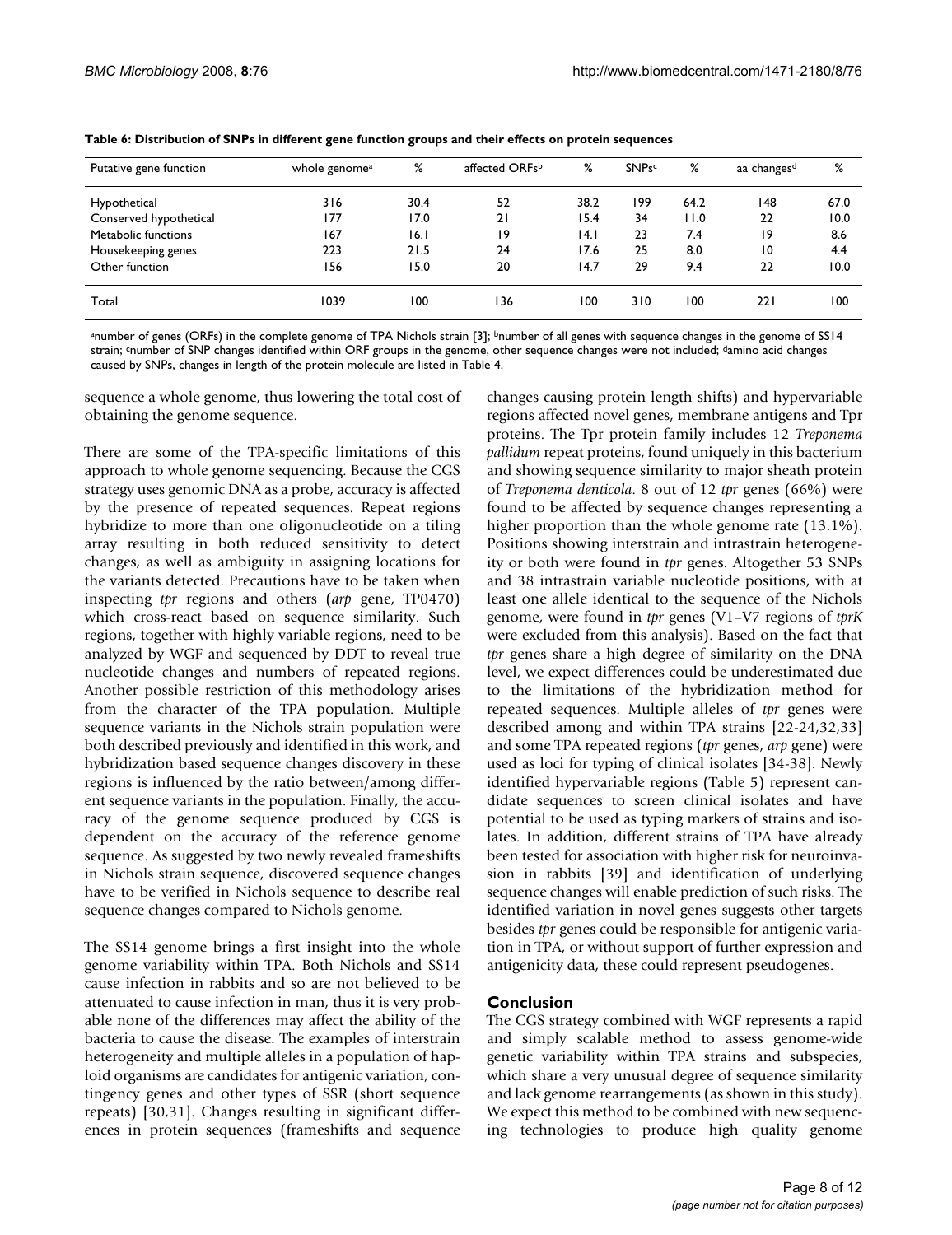| <b>TP0117</b><br>1600<br>135098<br>G<br>G or C (5/6)<br>$P534 \Rightarrow A534$<br>1591<br>135107<br>т<br>T or $C(3/4)$<br>$ 531 \Rightarrow V531$<br>G<br>135141<br>1557<br>G or A (5/2)<br>no change<br>135144<br>т<br>1554<br>T or $C(3/4)$<br>no change<br>C<br>135149<br>1549<br>$A517 \Rightarrow T517$<br>C or T $(5/2)$<br>G<br>1478<br>135220<br>G or A (5/6)<br>$T493 \Rightarrow 1493$<br>G<br> 47 <br>135227<br>G or A (6/6)<br>$P491 \Rightarrow S491$<br>135235<br>G<br>1463<br>G or A (2/10)<br>$A488 = Y488$<br>135239<br>C<br>1459<br>$G487 \Rightarrow R487$<br>C or T (2/10)<br>135251<br>A<br>1447<br>$Y483 = Y4483$<br>A or G (6/6)<br>TP0402<br>427435<br>C<br>401<br>$PI34 = SL134$<br>C or T (NA)<br>G<br>427737<br>703<br>G or T (NA)<br>$A235 \equiv $ S234<br>TP0620<br>671746<br>T<br>T or C (9/3)<br>1142<br>$Q381 = > R381$<br>$\mathsf{T}$<br>671751<br>T or G (19/10)<br>1137<br>$R379 \Rightarrow G379$<br>671753<br>Т<br>1135<br>$R379 \Rightarrow G379$<br>T or C (19/10)<br>671763<br>C<br>1125<br>$C$ or T (8/4)<br>no change<br>G<br>671982<br>906<br>$S302 \Rightarrow R302$<br>G or C (12/6)<br>C<br>672004<br>884<br>C or T $(12/6)$<br>$S295 \Rightarrow N295$<br>672016<br>872<br>A<br>$L291 \Rightarrow P291$<br>G or A (12/6)<br>672025<br>Τ<br>863<br>$N288 = > C288$<br>T or C (11/7)<br>672026<br>Τ<br>862<br>$N288 = > C288$<br>T or A $(11/6)$<br>672027<br>861<br>$G287 \Rightarrow D287$<br>A<br>A or G (11/6)<br>C<br>672028<br>860<br>$G287 \Rightarrow D287$<br>C or T (12/5)<br>G<br>672036<br>852<br>G or T (11/6)<br>no change<br>672039<br>849<br>$P283 \Rightarrow N283$<br>A<br>A or G (NA)<br>672040<br>G<br>848<br>$P283 \Rightarrow N283$<br>G or T (NA)<br>G<br>672041<br>847<br>$P283 \Rightarrow N283$<br>G or T (12/6)<br>G<br>672042<br>846<br>$D282 \Rightarrow S282$<br>G or A (NA)<br>т<br>672043<br>845<br>$D282 \Rightarrow S282$<br>T or C (13/6)<br>C<br>672044<br>844<br>C or T (10/5)<br>$D282 \Rightarrow S282$<br>G<br>734<br>672154<br>G or T (7/10)<br>$T245 \Rightarrow K245$<br>G<br>672286<br>602<br>G or A (4/12)<br>$T201 \Rightarrow M201$<br>Upstream of<br>672916-7<br>$(\cdot)$<br>(-) or $C(6/6)$<br>position -30 from TP0620<br>homopolymer<br>TP0620<br>ic stretch<br>672944<br>A<br>A or G (14/6)<br>position -58 from TP0620<br>т<br>TP0621<br>673088<br>T or C (14/4)<br>2134<br>$1712 \approx 1712$<br>G<br>673119<br>2103<br>G or A (14/4)<br>no change<br>673425<br>C<br>1797<br>C or T (2/8)<br>no change<br>1794<br>673428<br>A<br>A or G (2/8)<br>no change<br>673511<br>A or C (6/6)<br>1711<br>$F571 \Rightarrow V571$<br>A<br>C<br>673545<br>C or T (9/4)<br>1677<br>no change<br>673550<br>A or G (10/6)<br>1672<br>$F558 = > L558$<br>A<br>C<br>673554<br>C or T (10/6)<br>1668<br>no change<br>T<br>TP0971<br>T or C (NA)<br>301<br>1054447<br>$KIO$ => $EIO$<br><b>TP1029</b><br>1123796<br>G<br>G or A (5/6)<br>15<br>no change | OR <sub>Fa</sub> | Genome position <sup>a</sup> | [GenBank:AE000520]<br>sequence | SS14 sequenceb | position in ORF<br>(Nichols) <sup>a</sup> | aa change | note |
|------------------------------------------------------------------------------------------------------------------------------------------------------------------------------------------------------------------------------------------------------------------------------------------------------------------------------------------------------------------------------------------------------------------------------------------------------------------------------------------------------------------------------------------------------------------------------------------------------------------------------------------------------------------------------------------------------------------------------------------------------------------------------------------------------------------------------------------------------------------------------------------------------------------------------------------------------------------------------------------------------------------------------------------------------------------------------------------------------------------------------------------------------------------------------------------------------------------------------------------------------------------------------------------------------------------------------------------------------------------------------------------------------------------------------------------------------------------------------------------------------------------------------------------------------------------------------------------------------------------------------------------------------------------------------------------------------------------------------------------------------------------------------------------------------------------------------------------------------------------------------------------------------------------------------------------------------------------------------------------------------------------------------------------------------------------------------------------------------------------------------------------------------------------------------------------------------------------------------------------------------------------------------------------------------------------------------------------------------------------------------------------------------------------------------------------------------------------------------------------------------------------------------------------------------------------------------------------------------------------------------------------------------------------------------------------------------------------------------------------------------------------------------------------------------------------------------------------------------------------------------------------------------------------------------------------------|------------------|------------------------------|--------------------------------|----------------|-------------------------------------------|-----------|------|
|                                                                                                                                                                                                                                                                                                                                                                                                                                                                                                                                                                                                                                                                                                                                                                                                                                                                                                                                                                                                                                                                                                                                                                                                                                                                                                                                                                                                                                                                                                                                                                                                                                                                                                                                                                                                                                                                                                                                                                                                                                                                                                                                                                                                                                                                                                                                                                                                                                                                                                                                                                                                                                                                                                                                                                                                                                                                                                                                                |                  |                              |                                |                |                                           |           |      |
|                                                                                                                                                                                                                                                                                                                                                                                                                                                                                                                                                                                                                                                                                                                                                                                                                                                                                                                                                                                                                                                                                                                                                                                                                                                                                                                                                                                                                                                                                                                                                                                                                                                                                                                                                                                                                                                                                                                                                                                                                                                                                                                                                                                                                                                                                                                                                                                                                                                                                                                                                                                                                                                                                                                                                                                                                                                                                                                                                |                  |                              |                                |                |                                           |           |      |
|                                                                                                                                                                                                                                                                                                                                                                                                                                                                                                                                                                                                                                                                                                                                                                                                                                                                                                                                                                                                                                                                                                                                                                                                                                                                                                                                                                                                                                                                                                                                                                                                                                                                                                                                                                                                                                                                                                                                                                                                                                                                                                                                                                                                                                                                                                                                                                                                                                                                                                                                                                                                                                                                                                                                                                                                                                                                                                                                                |                  |                              |                                |                |                                           |           |      |
|                                                                                                                                                                                                                                                                                                                                                                                                                                                                                                                                                                                                                                                                                                                                                                                                                                                                                                                                                                                                                                                                                                                                                                                                                                                                                                                                                                                                                                                                                                                                                                                                                                                                                                                                                                                                                                                                                                                                                                                                                                                                                                                                                                                                                                                                                                                                                                                                                                                                                                                                                                                                                                                                                                                                                                                                                                                                                                                                                |                  |                              |                                |                |                                           |           |      |
|                                                                                                                                                                                                                                                                                                                                                                                                                                                                                                                                                                                                                                                                                                                                                                                                                                                                                                                                                                                                                                                                                                                                                                                                                                                                                                                                                                                                                                                                                                                                                                                                                                                                                                                                                                                                                                                                                                                                                                                                                                                                                                                                                                                                                                                                                                                                                                                                                                                                                                                                                                                                                                                                                                                                                                                                                                                                                                                                                |                  |                              |                                |                |                                           |           |      |
|                                                                                                                                                                                                                                                                                                                                                                                                                                                                                                                                                                                                                                                                                                                                                                                                                                                                                                                                                                                                                                                                                                                                                                                                                                                                                                                                                                                                                                                                                                                                                                                                                                                                                                                                                                                                                                                                                                                                                                                                                                                                                                                                                                                                                                                                                                                                                                                                                                                                                                                                                                                                                                                                                                                                                                                                                                                                                                                                                |                  |                              |                                |                |                                           |           |      |
|                                                                                                                                                                                                                                                                                                                                                                                                                                                                                                                                                                                                                                                                                                                                                                                                                                                                                                                                                                                                                                                                                                                                                                                                                                                                                                                                                                                                                                                                                                                                                                                                                                                                                                                                                                                                                                                                                                                                                                                                                                                                                                                                                                                                                                                                                                                                                                                                                                                                                                                                                                                                                                                                                                                                                                                                                                                                                                                                                |                  |                              |                                |                |                                           |           |      |
|                                                                                                                                                                                                                                                                                                                                                                                                                                                                                                                                                                                                                                                                                                                                                                                                                                                                                                                                                                                                                                                                                                                                                                                                                                                                                                                                                                                                                                                                                                                                                                                                                                                                                                                                                                                                                                                                                                                                                                                                                                                                                                                                                                                                                                                                                                                                                                                                                                                                                                                                                                                                                                                                                                                                                                                                                                                                                                                                                |                  |                              |                                |                |                                           |           |      |
|                                                                                                                                                                                                                                                                                                                                                                                                                                                                                                                                                                                                                                                                                                                                                                                                                                                                                                                                                                                                                                                                                                                                                                                                                                                                                                                                                                                                                                                                                                                                                                                                                                                                                                                                                                                                                                                                                                                                                                                                                                                                                                                                                                                                                                                                                                                                                                                                                                                                                                                                                                                                                                                                                                                                                                                                                                                                                                                                                |                  |                              |                                |                |                                           |           |      |
|                                                                                                                                                                                                                                                                                                                                                                                                                                                                                                                                                                                                                                                                                                                                                                                                                                                                                                                                                                                                                                                                                                                                                                                                                                                                                                                                                                                                                                                                                                                                                                                                                                                                                                                                                                                                                                                                                                                                                                                                                                                                                                                                                                                                                                                                                                                                                                                                                                                                                                                                                                                                                                                                                                                                                                                                                                                                                                                                                |                  |                              |                                |                |                                           |           |      |
|                                                                                                                                                                                                                                                                                                                                                                                                                                                                                                                                                                                                                                                                                                                                                                                                                                                                                                                                                                                                                                                                                                                                                                                                                                                                                                                                                                                                                                                                                                                                                                                                                                                                                                                                                                                                                                                                                                                                                                                                                                                                                                                                                                                                                                                                                                                                                                                                                                                                                                                                                                                                                                                                                                                                                                                                                                                                                                                                                |                  |                              |                                |                |                                           |           |      |
|                                                                                                                                                                                                                                                                                                                                                                                                                                                                                                                                                                                                                                                                                                                                                                                                                                                                                                                                                                                                                                                                                                                                                                                                                                                                                                                                                                                                                                                                                                                                                                                                                                                                                                                                                                                                                                                                                                                                                                                                                                                                                                                                                                                                                                                                                                                                                                                                                                                                                                                                                                                                                                                                                                                                                                                                                                                                                                                                                |                  |                              |                                |                |                                           |           |      |
|                                                                                                                                                                                                                                                                                                                                                                                                                                                                                                                                                                                                                                                                                                                                                                                                                                                                                                                                                                                                                                                                                                                                                                                                                                                                                                                                                                                                                                                                                                                                                                                                                                                                                                                                                                                                                                                                                                                                                                                                                                                                                                                                                                                                                                                                                                                                                                                                                                                                                                                                                                                                                                                                                                                                                                                                                                                                                                                                                |                  |                              |                                |                |                                           |           |      |
|                                                                                                                                                                                                                                                                                                                                                                                                                                                                                                                                                                                                                                                                                                                                                                                                                                                                                                                                                                                                                                                                                                                                                                                                                                                                                                                                                                                                                                                                                                                                                                                                                                                                                                                                                                                                                                                                                                                                                                                                                                                                                                                                                                                                                                                                                                                                                                                                                                                                                                                                                                                                                                                                                                                                                                                                                                                                                                                                                |                  |                              |                                |                |                                           |           |      |
|                                                                                                                                                                                                                                                                                                                                                                                                                                                                                                                                                                                                                                                                                                                                                                                                                                                                                                                                                                                                                                                                                                                                                                                                                                                                                                                                                                                                                                                                                                                                                                                                                                                                                                                                                                                                                                                                                                                                                                                                                                                                                                                                                                                                                                                                                                                                                                                                                                                                                                                                                                                                                                                                                                                                                                                                                                                                                                                                                |                  |                              |                                |                |                                           |           |      |
|                                                                                                                                                                                                                                                                                                                                                                                                                                                                                                                                                                                                                                                                                                                                                                                                                                                                                                                                                                                                                                                                                                                                                                                                                                                                                                                                                                                                                                                                                                                                                                                                                                                                                                                                                                                                                                                                                                                                                                                                                                                                                                                                                                                                                                                                                                                                                                                                                                                                                                                                                                                                                                                                                                                                                                                                                                                                                                                                                |                  |                              |                                |                |                                           |           |      |
|                                                                                                                                                                                                                                                                                                                                                                                                                                                                                                                                                                                                                                                                                                                                                                                                                                                                                                                                                                                                                                                                                                                                                                                                                                                                                                                                                                                                                                                                                                                                                                                                                                                                                                                                                                                                                                                                                                                                                                                                                                                                                                                                                                                                                                                                                                                                                                                                                                                                                                                                                                                                                                                                                                                                                                                                                                                                                                                                                |                  |                              |                                |                |                                           |           |      |
|                                                                                                                                                                                                                                                                                                                                                                                                                                                                                                                                                                                                                                                                                                                                                                                                                                                                                                                                                                                                                                                                                                                                                                                                                                                                                                                                                                                                                                                                                                                                                                                                                                                                                                                                                                                                                                                                                                                                                                                                                                                                                                                                                                                                                                                                                                                                                                                                                                                                                                                                                                                                                                                                                                                                                                                                                                                                                                                                                |                  |                              |                                |                |                                           |           |      |
|                                                                                                                                                                                                                                                                                                                                                                                                                                                                                                                                                                                                                                                                                                                                                                                                                                                                                                                                                                                                                                                                                                                                                                                                                                                                                                                                                                                                                                                                                                                                                                                                                                                                                                                                                                                                                                                                                                                                                                                                                                                                                                                                                                                                                                                                                                                                                                                                                                                                                                                                                                                                                                                                                                                                                                                                                                                                                                                                                |                  |                              |                                |                |                                           |           |      |
|                                                                                                                                                                                                                                                                                                                                                                                                                                                                                                                                                                                                                                                                                                                                                                                                                                                                                                                                                                                                                                                                                                                                                                                                                                                                                                                                                                                                                                                                                                                                                                                                                                                                                                                                                                                                                                                                                                                                                                                                                                                                                                                                                                                                                                                                                                                                                                                                                                                                                                                                                                                                                                                                                                                                                                                                                                                                                                                                                |                  |                              |                                |                |                                           |           |      |
|                                                                                                                                                                                                                                                                                                                                                                                                                                                                                                                                                                                                                                                                                                                                                                                                                                                                                                                                                                                                                                                                                                                                                                                                                                                                                                                                                                                                                                                                                                                                                                                                                                                                                                                                                                                                                                                                                                                                                                                                                                                                                                                                                                                                                                                                                                                                                                                                                                                                                                                                                                                                                                                                                                                                                                                                                                                                                                                                                |                  |                              |                                |                |                                           |           |      |
|                                                                                                                                                                                                                                                                                                                                                                                                                                                                                                                                                                                                                                                                                                                                                                                                                                                                                                                                                                                                                                                                                                                                                                                                                                                                                                                                                                                                                                                                                                                                                                                                                                                                                                                                                                                                                                                                                                                                                                                                                                                                                                                                                                                                                                                                                                                                                                                                                                                                                                                                                                                                                                                                                                                                                                                                                                                                                                                                                |                  |                              |                                |                |                                           |           |      |
|                                                                                                                                                                                                                                                                                                                                                                                                                                                                                                                                                                                                                                                                                                                                                                                                                                                                                                                                                                                                                                                                                                                                                                                                                                                                                                                                                                                                                                                                                                                                                                                                                                                                                                                                                                                                                                                                                                                                                                                                                                                                                                                                                                                                                                                                                                                                                                                                                                                                                                                                                                                                                                                                                                                                                                                                                                                                                                                                                |                  |                              |                                |                |                                           |           |      |
|                                                                                                                                                                                                                                                                                                                                                                                                                                                                                                                                                                                                                                                                                                                                                                                                                                                                                                                                                                                                                                                                                                                                                                                                                                                                                                                                                                                                                                                                                                                                                                                                                                                                                                                                                                                                                                                                                                                                                                                                                                                                                                                                                                                                                                                                                                                                                                                                                                                                                                                                                                                                                                                                                                                                                                                                                                                                                                                                                |                  |                              |                                |                |                                           |           |      |
|                                                                                                                                                                                                                                                                                                                                                                                                                                                                                                                                                                                                                                                                                                                                                                                                                                                                                                                                                                                                                                                                                                                                                                                                                                                                                                                                                                                                                                                                                                                                                                                                                                                                                                                                                                                                                                                                                                                                                                                                                                                                                                                                                                                                                                                                                                                                                                                                                                                                                                                                                                                                                                                                                                                                                                                                                                                                                                                                                |                  |                              |                                |                |                                           |           |      |
|                                                                                                                                                                                                                                                                                                                                                                                                                                                                                                                                                                                                                                                                                                                                                                                                                                                                                                                                                                                                                                                                                                                                                                                                                                                                                                                                                                                                                                                                                                                                                                                                                                                                                                                                                                                                                                                                                                                                                                                                                                                                                                                                                                                                                                                                                                                                                                                                                                                                                                                                                                                                                                                                                                                                                                                                                                                                                                                                                |                  |                              |                                |                |                                           |           |      |
|                                                                                                                                                                                                                                                                                                                                                                                                                                                                                                                                                                                                                                                                                                                                                                                                                                                                                                                                                                                                                                                                                                                                                                                                                                                                                                                                                                                                                                                                                                                                                                                                                                                                                                                                                                                                                                                                                                                                                                                                                                                                                                                                                                                                                                                                                                                                                                                                                                                                                                                                                                                                                                                                                                                                                                                                                                                                                                                                                |                  |                              |                                |                |                                           |           |      |
|                                                                                                                                                                                                                                                                                                                                                                                                                                                                                                                                                                                                                                                                                                                                                                                                                                                                                                                                                                                                                                                                                                                                                                                                                                                                                                                                                                                                                                                                                                                                                                                                                                                                                                                                                                                                                                                                                                                                                                                                                                                                                                                                                                                                                                                                                                                                                                                                                                                                                                                                                                                                                                                                                                                                                                                                                                                                                                                                                |                  |                              |                                |                |                                           |           |      |
|                                                                                                                                                                                                                                                                                                                                                                                                                                                                                                                                                                                                                                                                                                                                                                                                                                                                                                                                                                                                                                                                                                                                                                                                                                                                                                                                                                                                                                                                                                                                                                                                                                                                                                                                                                                                                                                                                                                                                                                                                                                                                                                                                                                                                                                                                                                                                                                                                                                                                                                                                                                                                                                                                                                                                                                                                                                                                                                                                |                  |                              |                                |                |                                           |           |      |
|                                                                                                                                                                                                                                                                                                                                                                                                                                                                                                                                                                                                                                                                                                                                                                                                                                                                                                                                                                                                                                                                                                                                                                                                                                                                                                                                                                                                                                                                                                                                                                                                                                                                                                                                                                                                                                                                                                                                                                                                                                                                                                                                                                                                                                                                                                                                                                                                                                                                                                                                                                                                                                                                                                                                                                                                                                                                                                                                                |                  |                              |                                |                |                                           |           |      |
|                                                                                                                                                                                                                                                                                                                                                                                                                                                                                                                                                                                                                                                                                                                                                                                                                                                                                                                                                                                                                                                                                                                                                                                                                                                                                                                                                                                                                                                                                                                                                                                                                                                                                                                                                                                                                                                                                                                                                                                                                                                                                                                                                                                                                                                                                                                                                                                                                                                                                                                                                                                                                                                                                                                                                                                                                                                                                                                                                |                  |                              |                                |                |                                           |           |      |
|                                                                                                                                                                                                                                                                                                                                                                                                                                                                                                                                                                                                                                                                                                                                                                                                                                                                                                                                                                                                                                                                                                                                                                                                                                                                                                                                                                                                                                                                                                                                                                                                                                                                                                                                                                                                                                                                                                                                                                                                                                                                                                                                                                                                                                                                                                                                                                                                                                                                                                                                                                                                                                                                                                                                                                                                                                                                                                                                                |                  |                              |                                |                |                                           |           |      |
|                                                                                                                                                                                                                                                                                                                                                                                                                                                                                                                                                                                                                                                                                                                                                                                                                                                                                                                                                                                                                                                                                                                                                                                                                                                                                                                                                                                                                                                                                                                                                                                                                                                                                                                                                                                                                                                                                                                                                                                                                                                                                                                                                                                                                                                                                                                                                                                                                                                                                                                                                                                                                                                                                                                                                                                                                                                                                                                                                |                  |                              |                                |                |                                           |           |      |
|                                                                                                                                                                                                                                                                                                                                                                                                                                                                                                                                                                                                                                                                                                                                                                                                                                                                                                                                                                                                                                                                                                                                                                                                                                                                                                                                                                                                                                                                                                                                                                                                                                                                                                                                                                                                                                                                                                                                                                                                                                                                                                                                                                                                                                                                                                                                                                                                                                                                                                                                                                                                                                                                                                                                                                                                                                                                                                                                                |                  |                              |                                |                |                                           |           |      |
|                                                                                                                                                                                                                                                                                                                                                                                                                                                                                                                                                                                                                                                                                                                                                                                                                                                                                                                                                                                                                                                                                                                                                                                                                                                                                                                                                                                                                                                                                                                                                                                                                                                                                                                                                                                                                                                                                                                                                                                                                                                                                                                                                                                                                                                                                                                                                                                                                                                                                                                                                                                                                                                                                                                                                                                                                                                                                                                                                |                  |                              |                                |                |                                           |           |      |
|                                                                                                                                                                                                                                                                                                                                                                                                                                                                                                                                                                                                                                                                                                                                                                                                                                                                                                                                                                                                                                                                                                                                                                                                                                                                                                                                                                                                                                                                                                                                                                                                                                                                                                                                                                                                                                                                                                                                                                                                                                                                                                                                                                                                                                                                                                                                                                                                                                                                                                                                                                                                                                                                                                                                                                                                                                                                                                                                                |                  |                              |                                |                |                                           |           |      |
|                                                                                                                                                                                                                                                                                                                                                                                                                                                                                                                                                                                                                                                                                                                                                                                                                                                                                                                                                                                                                                                                                                                                                                                                                                                                                                                                                                                                                                                                                                                                                                                                                                                                                                                                                                                                                                                                                                                                                                                                                                                                                                                                                                                                                                                                                                                                                                                                                                                                                                                                                                                                                                                                                                                                                                                                                                                                                                                                                |                  |                              |                                |                |                                           |           |      |
|                                                                                                                                                                                                                                                                                                                                                                                                                                                                                                                                                                                                                                                                                                                                                                                                                                                                                                                                                                                                                                                                                                                                                                                                                                                                                                                                                                                                                                                                                                                                                                                                                                                                                                                                                                                                                                                                                                                                                                                                                                                                                                                                                                                                                                                                                                                                                                                                                                                                                                                                                                                                                                                                                                                                                                                                                                                                                                                                                |                  |                              |                                |                |                                           |           |      |
|                                                                                                                                                                                                                                                                                                                                                                                                                                                                                                                                                                                                                                                                                                                                                                                                                                                                                                                                                                                                                                                                                                                                                                                                                                                                                                                                                                                                                                                                                                                                                                                                                                                                                                                                                                                                                                                                                                                                                                                                                                                                                                                                                                                                                                                                                                                                                                                                                                                                                                                                                                                                                                                                                                                                                                                                                                                                                                                                                |                  |                              |                                |                |                                           |           |      |
|                                                                                                                                                                                                                                                                                                                                                                                                                                                                                                                                                                                                                                                                                                                                                                                                                                                                                                                                                                                                                                                                                                                                                                                                                                                                                                                                                                                                                                                                                                                                                                                                                                                                                                                                                                                                                                                                                                                                                                                                                                                                                                                                                                                                                                                                                                                                                                                                                                                                                                                                                                                                                                                                                                                                                                                                                                                                                                                                                |                  |                              |                                |                |                                           |           |      |
|                                                                                                                                                                                                                                                                                                                                                                                                                                                                                                                                                                                                                                                                                                                                                                                                                                                                                                                                                                                                                                                                                                                                                                                                                                                                                                                                                                                                                                                                                                                                                                                                                                                                                                                                                                                                                                                                                                                                                                                                                                                                                                                                                                                                                                                                                                                                                                                                                                                                                                                                                                                                                                                                                                                                                                                                                                                                                                                                                |                  |                              |                                |                |                                           |           |      |
|                                                                                                                                                                                                                                                                                                                                                                                                                                                                                                                                                                                                                                                                                                                                                                                                                                                                                                                                                                                                                                                                                                                                                                                                                                                                                                                                                                                                                                                                                                                                                                                                                                                                                                                                                                                                                                                                                                                                                                                                                                                                                                                                                                                                                                                                                                                                                                                                                                                                                                                                                                                                                                                                                                                                                                                                                                                                                                                                                |                  |                              |                                |                |                                           |           |      |
|                                                                                                                                                                                                                                                                                                                                                                                                                                                                                                                                                                                                                                                                                                                                                                                                                                                                                                                                                                                                                                                                                                                                                                                                                                                                                                                                                                                                                                                                                                                                                                                                                                                                                                                                                                                                                                                                                                                                                                                                                                                                                                                                                                                                                                                                                                                                                                                                                                                                                                                                                                                                                                                                                                                                                                                                                                                                                                                                                |                  |                              |                                |                |                                           |           |      |
|                                                                                                                                                                                                                                                                                                                                                                                                                                                                                                                                                                                                                                                                                                                                                                                                                                                                                                                                                                                                                                                                                                                                                                                                                                                                                                                                                                                                                                                                                                                                                                                                                                                                                                                                                                                                                                                                                                                                                                                                                                                                                                                                                                                                                                                                                                                                                                                                                                                                                                                                                                                                                                                                                                                                                                                                                                                                                                                                                |                  |                              |                                |                |                                           |           |      |

# **Table 7: Genetic heterogeneity in the SS14 population isolated from rabbit testes**

ORF – open reading frame; aa – amino acid; NA – not available; <sup>a</sup>as described in [3]; <sup>b</sup>numbers in parentheses show sequence reads for each alternative sequence.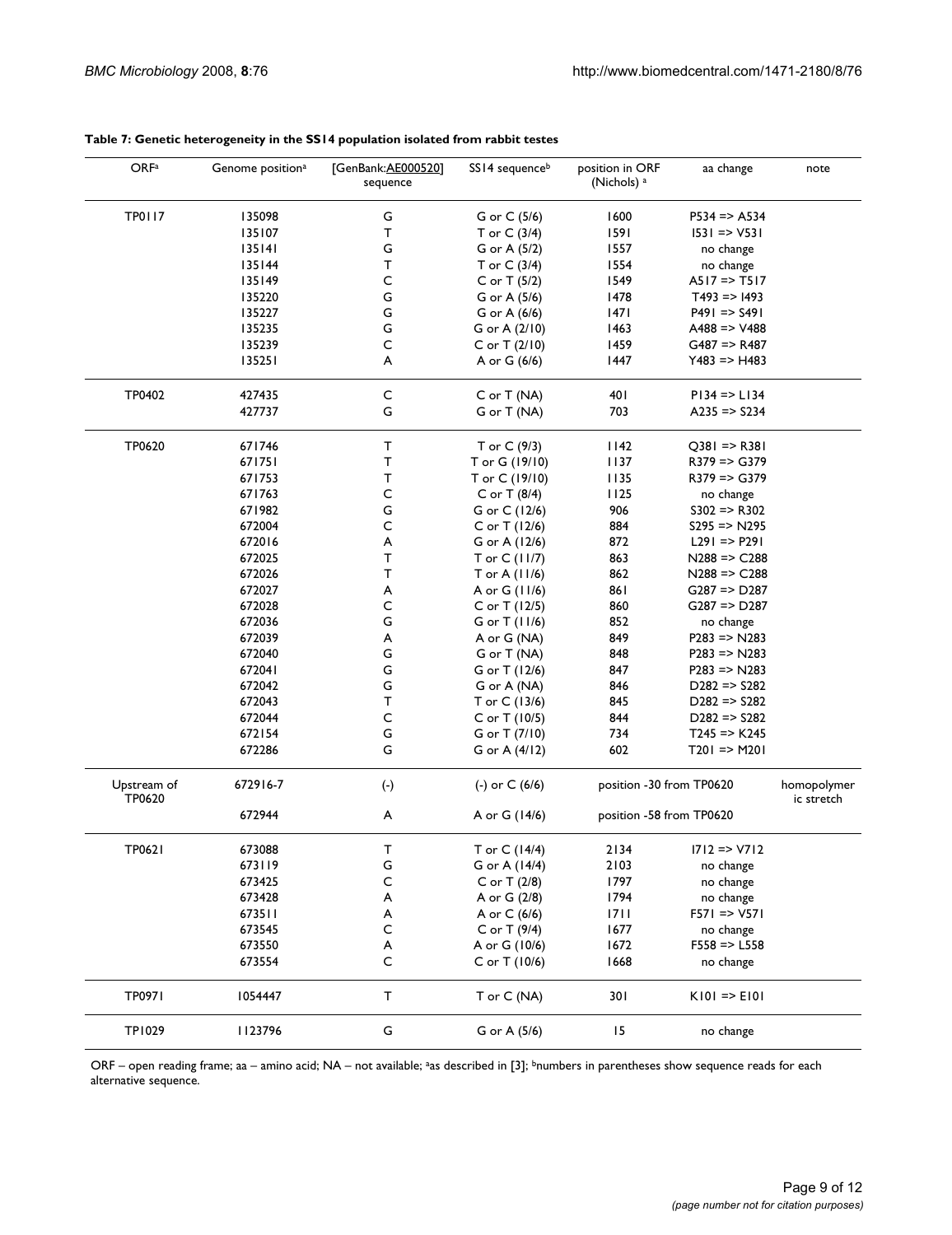sequences to provide important data to design genotyping systems for more intensive strain sampling. Sequence variants could be readily used for molecular typing and identification of SS14 and Nichols strains and, with accumulation of additional data from other TPA genomes, for epidemiologic applications and clinical discrimination between reinfection and reactivation of syphilitic processes. Moreover, the ability to now sequence numerous TPA strains, especially those showing different degrees of virulence, will allow phenotype to be correlated with sequence. This is a significant development for an organism of important public health impact, but for which standard bacterial genetic methods are untenable.

# **Methods**

# *DNA isolation*

TPA strains Nichols and SS14 were maintained by rabbit inoculation and purified by Hypaque gradient centrifugation as described previously [40]. Chromosomal DNA was prepared as described previously [3].

# *Comparative genome sequencing*

100 ng of treponemal genomic DNA was amplified to approximately 100  $\mu$ g using the REPLI-g kit (Qiagen, Valencia, CA). For each array hybridization,  $5 \mu$ g of amplified genomic DNA was digested with 0.005 U DNase I in 1× One-Phor-All Buffer (Amersham Pharmacia Biotech, Piscataway, NJ) for 5 min at 37°C, followed by inactivation at 95°C for 15 min. To label the digested DNA fragments, 4  $\mu$ l 5× Terminal Transferase Buffer (Promega, Madison, WI), 1 nmol Biotin-N6-ddATP, and 25 U Terminal Transferase were added directly to the inactivated digestion mix and incubated at 37°C for 90 min, followed by inactivation at 95°C for 15 min.

Mutation mapping microarrays were designed to map mutations by selecting a 29 mer oligonucleotide every 7 bases for both strands of the complete TPA Nichols genome sequence [3], [GenBank:AE000520]. All 325,138 oligonucleotides were synthesized in parallel as described by others [41,42].

Arrays were hybridized to digested, labeled genomic DNA of Nichols and SS14 strains separately and processed as described in [4] with an additional step after second wash in stringent buffer consisting of staining with a solution containing Cy3-Streptavidin conjugate (Amersham Pharmacia Biotech) for 10 min, and washing again with nonstringent wash buffer. The Cy3 signal was amplified by secondary labeling of the DNA with biotinylated goat anti-streptavidin (Vector Laboratories, Burlingame, CA). The secondary antibody was washed off with non-stringent wash buffer, and arrays were re-stained with the Cy3- Streptavidin solution.

Finally, the stain solution was removed, and arrays were washed in non-stringent wash buffer followed by two 30 sec washes in 0.5 × SSC and a 15 sec wash in 70% EtOH. Arrays were spun dry in a custom centrifuge and stored until scanning.

Microarray scanning, data analysis and sequencing microarray design and procedure were described previously [4]. The second array designed to sequence SS14 strain contained 392,000 oligonucleotides, with 8 oligos per base position (4 for each strand) and 48,600 bases were sequenced in total. Because mutations are sequenced in step two, inclusion of false positives from the mapping arrays does not affect the final data set.

# *Dideoxy-terminator sequencing of heterologous SS14 genome regions*

After the second sequencing stage of the array analysis, some regions (Table 1) of the SS14 genome showed clear differences but SNPs could not be clearly identified. These regions were sequenced by DDT sequencing. Coordinates of these regions were extended with at least 150 bp in both directions and amplified with Taq-polymerase using oligonucleotide primers designed with Primer3 software [43]. The resulting PCR products were purified using QIAquick PCR purification Kit (Qiagen) and DDT sequenced using the original amplification primers and internal primers where applicable. Due to sequence similarity between *tpr* (*Treponema pallidum* repeat) genes, 3 of the heterologous regions (comprising genes TP0620– TP0621, TP0896–TP0898, TP1029–TP1030) were XL PCR amplified using primers annealing to unique regions in the vicinity of the desired sequence. XL PCR products were purified and mechanically sheared to fragments 500 – 1000 bp in length. These fragments were cloned into the pUC18 vector resulting in small insert libraries and recombinant plasmids isolated from at least 48 colonies were DDT sequenced to multiple coverage using pUC18 primers. All sequence reads were analyzed using Lasergene software (DNASTAR, Inc., Madison, WI).

# *Whole genome fingerprinting*

Whole genome fingerprinting was performed as described previously [44]. The chromosomal DNA was amplified in 102 *Treponema pallidum* interval (TPI) regions with median length of 12,204.5 bp (ranging from 1,778 to 24,758 bp) using the GeneAmp® XL PCR Kit (Applied Biosystems, Foster City, CA). The primer pairs for these amplifications are listed in Table S2 (See additional file 1: Supplemental data). Each PCR product was digested with *Bam*H I, *Eco*R I and *Hin*d III (New England Biolabs, Ipswich, MA) or their combinations. To asses the possible presence of indels in restriction fragments  $\geq 4$  kb, additional digestions using *Acc* I, *Cla* I, *EcoR* V, *Kpn* I, *Mlu* I, *Nco* I, *Nhe* I, *Rsr* II, *Sac* I, *Spe* I, *Xba* I or *Xho* I were per-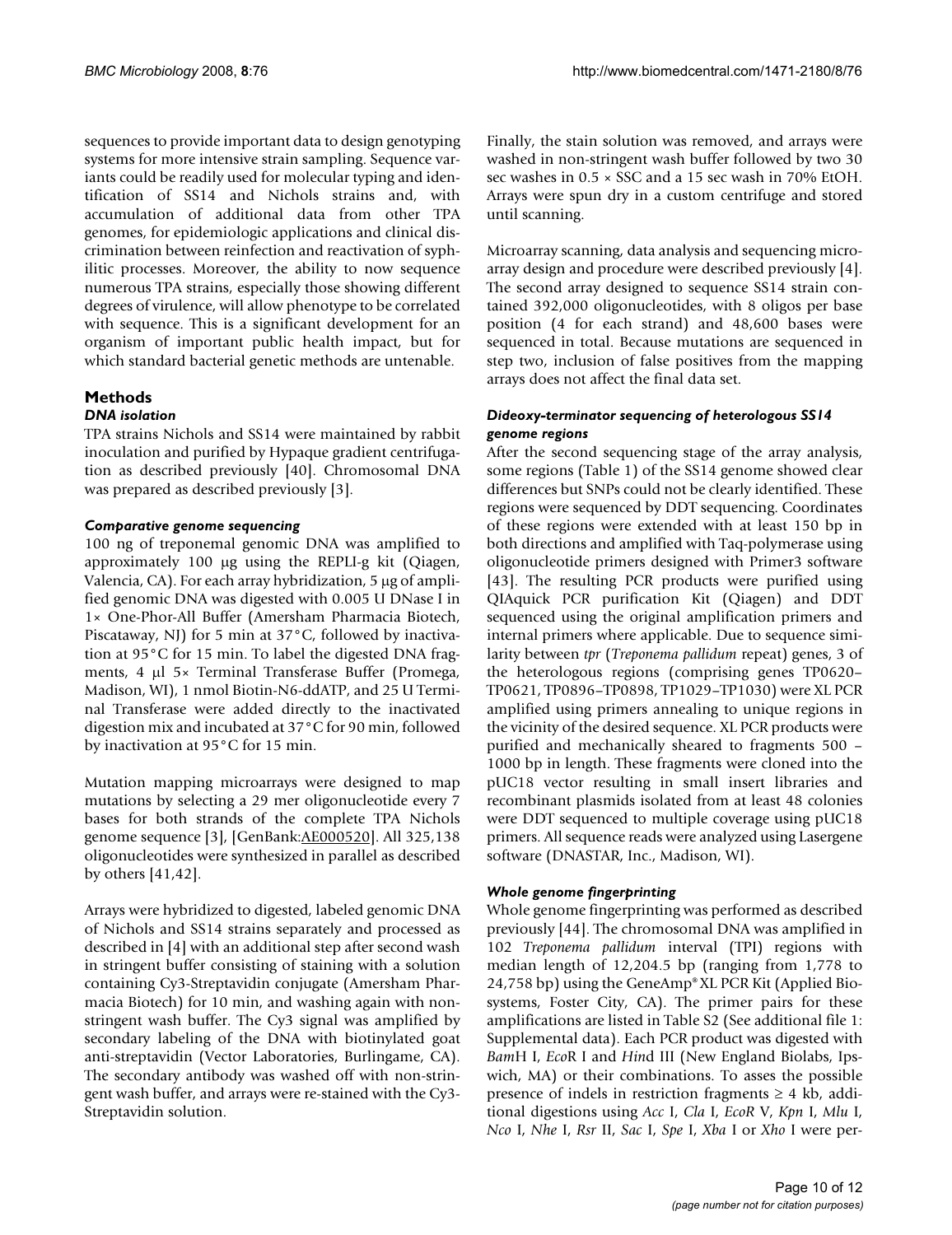formed as needed. The resulting fingerprints of TPA Nichols and SS14 strains were compared.

### *Nucleotide sequence accession number*

The complete sequence of TPA SS14 strain was deposited in the GenBank under the accession number CP000805.

# **Authors' contributions**

GMW designed the study. PM performed genome sequence analysis, finishing using DDT sequencing and wrote the manuscript. MS and ES performed WGF analysis. JEN, JS, TAR, MNM, TJA composed the CGS technique team and analyzed hybridization data. JFP contributed to SNP and proteome analysis. DS, TP, SJN and GMW provided critical expertise of the manuscript. All authors read and approved the final manuscript.

# **Additional material**

# **Additional file 1**

*Supplemental material consists of two tables containing list of all identified sequence changes in TPA SS14 genome compared to [Gen-Bank:AE000520] (Table S1) and list of primers used for WGF analysis* 

*(Table S2).*

Click here for file

[http://www.biomedcentral.com/content/supplementary/1471- 2180-8-76-S1.pdf]

# **Acknowledgements**

This work was supported by grants from the U.S. Public Health Service to G.M.W. (R01 DE12488 and R01 DE13759), S.J.N. (R01 AI49252) and T.P. (AI45842) and by the grants of the Grant Agency of the Czech Republic (310/04/0021 and 310/07/0321) and the Ministry of Health of the Czech Republic (NR/8967-4/2006) to D.S. and by the institutional support (MSM0021622415).

The authors want to thank Donna Muzny and the DNA sequencing team at the HGSC for their assistance.

# **References**

- 1. World Health Organization: **Global prevalence and incidence of selected curable sexually transmitted infections: overview and estimates.** In *Tech Report No WHO/HIV\_AIDS/20 WHO/CDS/ CSR/EDC/200110* World Health Organization; 2001.
- 2. Centers for Disease Control and Prevention: **Sexually Transmitted Disease Surveillance 2005 Supplement.** In *Syphilis Surveillance Report* Atlanta, GA: U.S. Department of Health and Human Services, Centers for Disease Control and Prevention; 2006.
- 3. Fraser CM, Norris SJ, Weinstock GM, White O, Sutton GG, Dodson R, Gwinn M, Hickey EK, Clayton R, Ketchum KA, Sodergren E, Hardham JM, McLeod MP, Salzberg S, Peterson J, Khalak H, Richardson D, Howell JK, Chidambaram M, Utterback T, McDonald L, Artiach P, Bowman C, Cotton MD, Fujii C, Garland S, Hatch B, Horst K, Roberts K, Sandusky M, Weidman J, Smith HO, Venter JC: **Complete genome sequence of** *Treponema pallidum***, the syphilis spirochete.** *Science* 1998, **281(5375):**375-388.
- 4. Albert TJ, Dailidiene D, Dailide G, Norton JE, Kalia A, Richmond TA, Molla M, Singh J, Green RD, Berg DE: **Mutation discovery in bacterial genomes: metronidazole resistance in** *Helicobacter pylori***.** *Nat Methods* 2005, **2(12):**951-953.
- 5. Wong CW, Albert TJ, Vega VB, Norton JE, Cutler DJ, Richmond TA, Stanton LW, Liu ET, Miller LD: **Tracking the evolution of the SARS coronavirus using high-throughput, high-density resequencing arrays.** *Genome Res* 2004, **14(3):**398-405.
- 6. Friedman L, Alder JD, Silverman JA: **Genetic changes that correlate with reduced susceptibility to daptomycin in** *Staphylococcus aureus***.** *Antimicrob Agents Chemother* 2006, **50(6):**2137-2145.
- 7. Herring CD, Raghunathan A, Honisch C, Patel T, Applebee MK, Joyce AR, Albert TJ, Blattner FR, van den Boom D, Cantor CR, Palsson BØ: **Comparative genome sequencing of** *Escherichia coli* **allows observation of bacterial evolution on a laboratory timescale.** *Nature Genet* 2006, **38(12):**1406-1412.
- 8. Manjunatha UH, Boshoff H, Dowd CS, Zhang L, Albert TJ, Norton JE, Daniels L, Dick T, Pang SS, Barry CE 3rd: **Identification of a nitroimidazo-oxazine-specific protein involved in PA-824 resistance in** *Mycobacterium tuberculosis***.** *Proc Natl Acad Sci USA* 2006, **103(2):**431-436.
- 9. Nishimura K, Hosaka T, Tokuyama S, Okamoto S, Ochi K: **Mutations in rsmG, encoding a 16S rRNA methyltransferase, result in low-level streptomycin resistance and antibiotic overproduction in** *Streptomyces coelicolor* **A3(2).** *J Bacteriol* 2007, **189(10):**3876-3883.
- 10. Weissman SJ, Beskhlebnaya V, Chesnokova V, Chattopadhyay S, Stamm WE, Hooton TM, Sokurenko EV: **Differential stability and trade-off effects of pathoadaptive mutations in the** *Escherichia coli* **FimH adhesin.** *Infect Immun* 2007, **75(7):**3548-3555.
- 11. Zhang W, Qi W, Albert TJ, Motiwala AS, Alland D, Hyytia-Trees EK, Ribot EM, Fields PI, Whittam TS, Swaminathan B: **Probing genomic diversity and evolution of** *Escherichia coli* **O157 by single nucleotide polymorphisms.** *Genome Res* 2006, **16(6):**757-767.
- Beres SB, Richter EW, Nagiec MJ, Sumby P, Porcella SF, DeLeo FR, Musser JM: **Molecular genetic anatomy of inter- and intraserotype variation in the human bacterial pathogen group A** *Streptococcus***.** *Proc Natl Acad Sci USA* 2006, **103(18):**7059-7064.
- 13. Kane SR, Chakicherla AY, Chain PS, Schmidt R, Shin MW, Legler TC, Scow KM, Larimer FW, Lucas SM, Richardson PM, Hristova KR: **Whole-genome analysis of the methyl tert-butyl etherdegrading beta-proteobacterium** *Methylibium petroleiphilum* **PM1.** *J Bacteriol* 2007, **189(5):**1931-1945.
- 14. Miura K, Rikihisa Y: **Virulence potential of** *Ehrlichia chaffeensis* **strains of distinct genome sequences.** *Infect Immun* 2007, **75(7):**3604-3613.
- 15. Stamm LV, Kerner TC Jr, Bankaitis VA, Bassford PJ Jr: **Identification and preliminary characterization of** *Treponema pallidum* **protein antigens expressed in** *Escherichia coli***.** *Infect Immun* 1983, **41(2):**709-721.
- 16. Stamm LV, Stapleton JT, Bassford PJ Jr: **In vitro assay to demonstrate high-level erythromycin resistance of a clinical isolate of** *Treponema pallidum***.** *Antimicrob Agents Chemother* 1988, **32(2):**164-169.
- 17. Nichols HJ, Hough WH: **Demonstration of** *Spirochaeta pallida* **in the cerebrospinal fluid.** *JAMA-J Am Med Assoc* 1913, **60:**108-110.
- 18. Smajs D, McKevitt M, Howell JK, Norris SJ, Cai WW, Palzkill T, Weinstock GM: **Transcriptome of** *Treponema pallidum***: gene expression profile during experimental rabbit infection.** *J Bacteriol* 2005, **187(5):**1866-1874.
- 19. Liu H, Rodes B, George R, Steiner B: **Molecular characterization and analysis of a gene encoding the acidic repeat protein (Arp) of** *Treponema pallidum***.** *J Med Microbiol* 2007, **56(Pt 6):**715-721.
- 20. Smajs D, McKevitt M, Wang L, Howell JK, Norris SJ, Palzkill T, Weinstock GM: **BAC library of** *T. pallidum* **DNA in** *E. coli***.** *Genome Res* 2002, **12(3):**515-522.
- 21. Centurion-Lara A, LaFond RE, Hevner K, Godornes C, Molini BJ, Van Voorhis WC, Lukehart SA: **Gene conversion: a mechanism for generation of heterogeneity in the** *tprK* **gene of** *Treponema pallidum* **during infection.** *Mol Microbiol* 2004, **52(6):**1579-1596.
- LaFond RE, Centurion-Lara A, Godornes C, Rompalo AM, Van Voorhis WC, Lukehart SA: **Sequence diversity of** *Treponema pallidum* **subsp.** *pallidum tpr***K in human syphilis lesions and rabbit-propagated isolates.** *J Bacteriol* 2003, **185(21):**6262-6268.
- LaFond RE, Centurion-Lara A, Godornes C, Van Voorhis WC, Lukehart SA: **TprK sequence diversity accumulates during infection of rabbits with** *Treponema pallidum* **subsp.** *pallidum* **Nichols strain.** *Infect Immun* 2006, **74(3):**1896-1906.